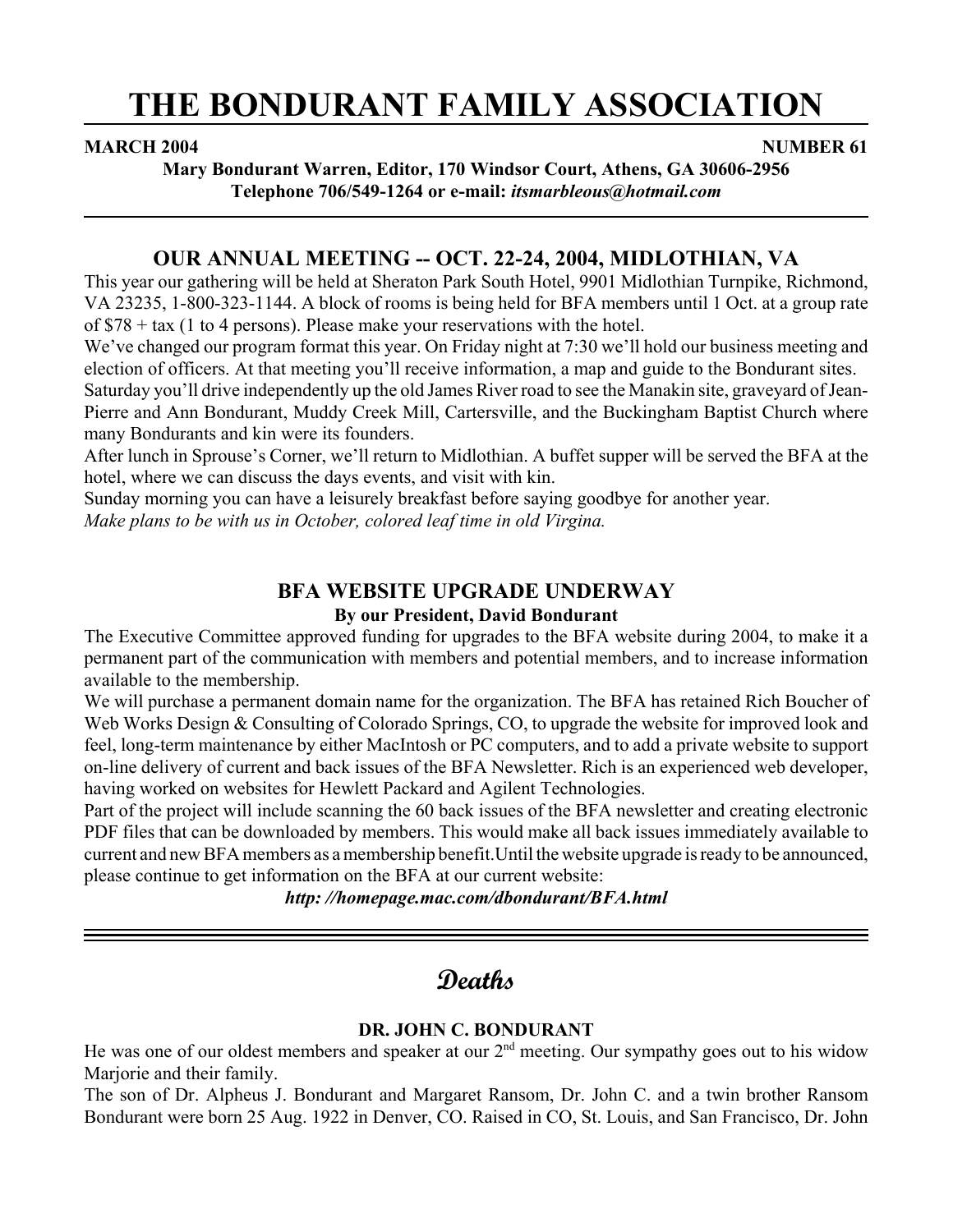C. Bondurant attended Westminster College, Fulton, MO, graduating with an AB. He joined the Army Medical Corps during World War II, and went to Vanderbilt University Medical School at its conclusion. While serving his internship in New York City he met Marjorie Wilson, and they married 12 Sept. 1953 in Dayton, OH. They settled in Portland, OR in 1957, where he practiced until retirement in 1986. He died there in Jan. 2004. [No death date was included in the tribute published in *THE OREGONIAN* 14 Jan. 2004] Preceding him in death were his parents, and twin Ransom (Rannie) Bondurant. Survivors are his wife Marjorie of Portland, daughter and son-in-law Maggie and Jeff Smith, and children Colin and Drew of Centerville, VA, and sons Ed of Portland and John of Salem, and his brother Donald Bondurant.

**EDITOR'S NOTE**: The Bondurant Family Association was holding its organizational meeting at Midlothian, VA, and coming up for the event from Georgia were my father, John Parnell Bondurant II, aunt Birdie Bondurant Clower, Mrs. Jean Booth, and I.

On Friday night before "Meet Your Kin" was scheduled, our party was dining in the hotel restaurant. In the middle of the meal, my father glanced up, saw a man waiting to be seated, and said "**That man is a Bondurant**." Dad got up, and went over to the gentleman, extending his hand saying "Hello, I'm John Bondurant."

The reply was "I'm John Bondurant!" It was Dr. John C.

They talked for a few minutes and Dad returned to his supper. The other John was an orthopedic surgeon in Portland, OR, was visiting his daughter Meg and her family, and planned to attend the meeting. No problem that they lived on opposite sides of the country, and had never met!

I've always privately wondered what if that man WASN'T a Bondurant! Would Dad have been surprised! MBW

#### **CHARLES MALLARD BONDURANT**

Charlie died at age 77 in Atlanta, GA, on 10 Jan. 2004. He was the son of Louis Palmor Bondurant, Sr. Survivors were his three daughters Carter Bondurant of Pensacola, Kit Gibson, and Mimi Hardie of Atlanta, and three granddaughters: Courtney Gibson, Sarah Hardie and Kacy Hardie, and his siblings Mary Bondurant Scurry, Louis P. Bondurant, Jr., and Richard M. Bondurant all of Atlanta.

#### **MRS. NANCY LEWIS JOHNSON BONDURANT**

From Mrs. Ruby Talley Smith came this obituary published in the *Farmville* (VA) *Herald.*

Mrs. Bondurant, 97, formerly of Farmville, VA, died Nov. 29, 1989, at Pawleys Island, SC. She was born July 6, 1892 in Farmville, daughter of Tucker Carrington Johnson and Sally Ann Powers, and was the widow of SAMUEL WALTON BONDURANT.

Mrs. Bondurant was a graduate of Longwood College and taught school for several years. She was a member of the DAR and the Huguenot Society.

She was survived by a daughter, Nancy Bondurant Wilson of Pawleys Island, SC, two grandchildren and four great-grandchildren. Burial was in Westview Cemetery, Farmville, VA.

#### **CHANGE OF ADDRESS**

Scott W. Bondurant, 505 N. Pinon St., Olanthe, KS 66061-5926, 913/829-4391 email:*swbondurant@comcast.net*

Tom Bondurant and Mary Helen Bailey married 24 May 2003, and they now live at 313 Larch Lane, Lexington, KY 40511 telephone 859/225-9369. Tom is the son of David and Jackie Bondurant, and nephew of John Tyree and Theresa Bondurant.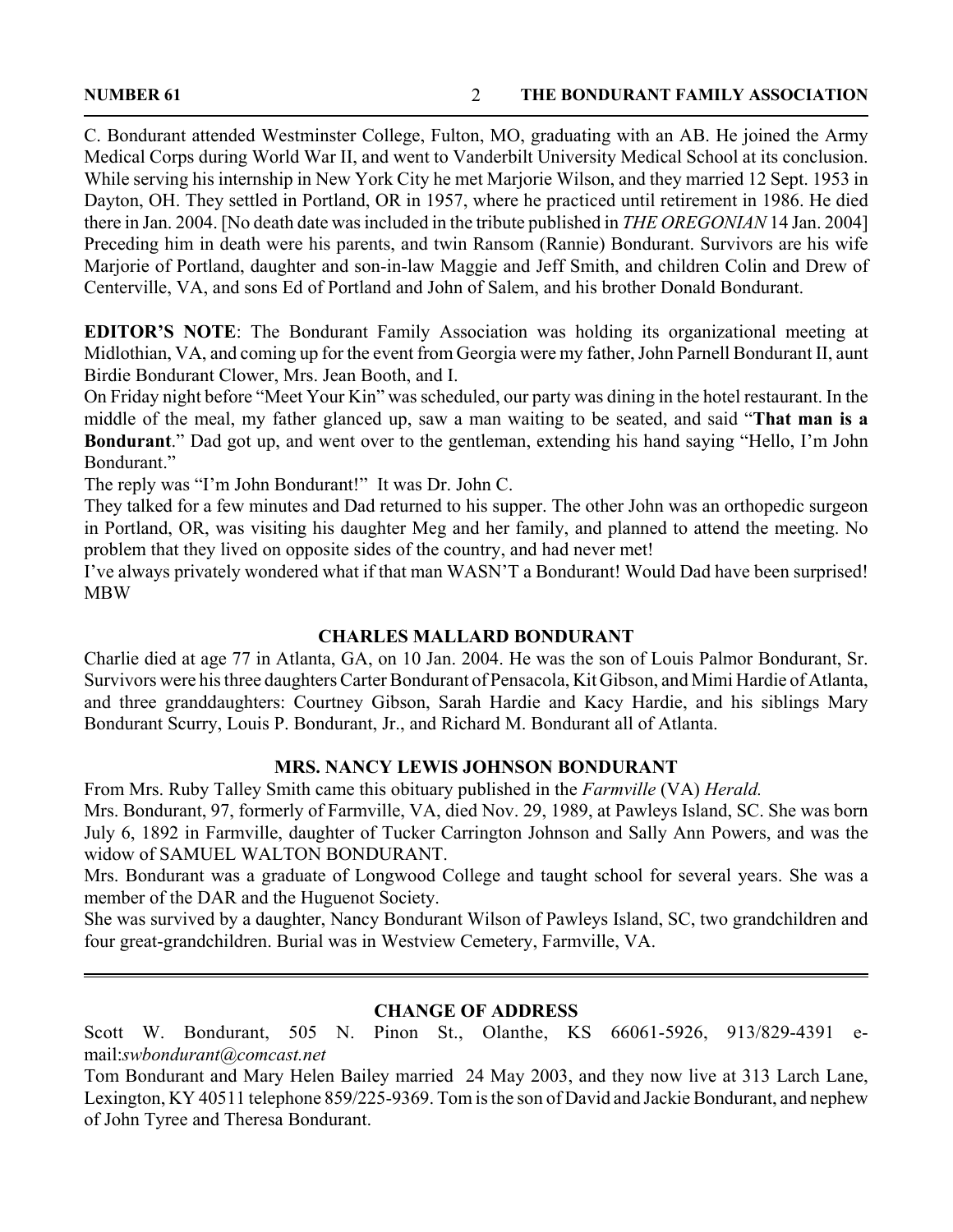Mrs. Mabel Bondurant Culpepper, 3208 Casa Bonita, NE, Albuquerque, NM 87111. Mrs. Martha L. Harlow, 2506 Berenson Lane, Austin, TX 78746-1917 Mrs. Elisabeth G.B. Smiley, 2350 Redwood Rd., Apt. 324, Napa, CA 94558-3271

#### **CHRISTMAS GREETINGS FROM OUR NEW FRENCH COUSINS**

"We wish you Merry holidays of Christmas and so present you and your families all our wishes of happiness and peace.

Serge, Marie Claude, and their daughter Nadège Bondurand." Serge's e-mail: *serge.bondurand@wanadoo.fr*

#### **THE FOUNDING OF THE BONDURANT FAMILY ASSOCIATION**

Our society resulted from the meeting in 1981 of Mrs. Mary Beth Lozo, of Texas, with Mrs. Mary Thomas Burton Dennis, of Nashville, TN, at the Huguenot Society, Founders of Manakintown in Virginia.

Mrs. Dennis had spent the day with Al Bondurant of Virginia Beach, where she had been shown a cemetery which he presumed to be the gravesite of Jean-Pierre Bondurant. At that time there was a chain-link fence protecting the cemetery, but no visable tombstones. Mr. Bondurant reported that when he first researched the property years before, tombstones were there and two boxwoods on either side of the gate. Now the graves were in an overgrown briar patch, near a field road. [leading to the Sledd house ruins].

Later David Holland helped Mrs. Dennis place the location of the graveyard on a map. Once she knew about the cemetery, Mrs. Lozo visited the site, now surrounded by a new subdivision.

Soon afterwards, the cemetery of Benjamin Bondurant and family in Weakley Co., TN, was located. Mrs. Margaret Adams of Hickman, KY, David and Claire Holland, and Mrs. Dennis of Nashville took on its restoration and upkeep.

By 1985 Mrs. Adams had the idea of a gathering of Benjamin's descendants, and asked Mrs. Lozo to be their speaker. Their aim was to renew the tombstones of Robert Moseley Bondurant and his wife Nancy Shepherd.

The 1986 meeting of descendants of Robert Moseley Bondurant was well attended, with more than 75 Bondurants present. [My father, John P. Bondurant, my daughter Amy M. Sanders, and I made the trip from GA to Martin, TN, to "meet the Bondurants."] Many visited home sites in Martin, TN, and Fulton Co., KY, as well as Liberty Baptist Church where Bondurants worshiped, and its cemetery where many Bondurants were buried.

Could a Bondurant family association be formed? With names and addresses from the late Mrs. Mary Bondurant Epling, and Mary Bondurant Warren, Mrs. Lozo sent a letter to known Bondurant descendants. Mrs. Anne Travis, of Moseley, VA, joined Mrs. Lozo on a trip out to the cemetery near Midlothian, VA, prior to the [next] Huguenot Society meeting. What they found was alarming! The chain-link fence had been removed, and replaced with a small fence of wood pickets not as large as the original graveyard perimeter. An immediate effort was made to contact the developer of the subdivision, for a road was being cut beside the graveyard.

An afternoon gathering of Bondurant descendants was held on Sunday after the June 1987 meeting of the Manakin Huguenot Society, in the old church building now belonging to that Society. When Mrs. Lozo reported on the threat to the cemetery, all were in agreement that we should oppose further desecration, and make our views known to the developers. To this end those attending formed "The Bondurant Family Association" and passed the hat to reimburse Mrs. Lozo for her costs in keeping all informed of progress on the cemetery. Her newsy letters form "issues 1-4" of the Association newsletter, and kept us in touch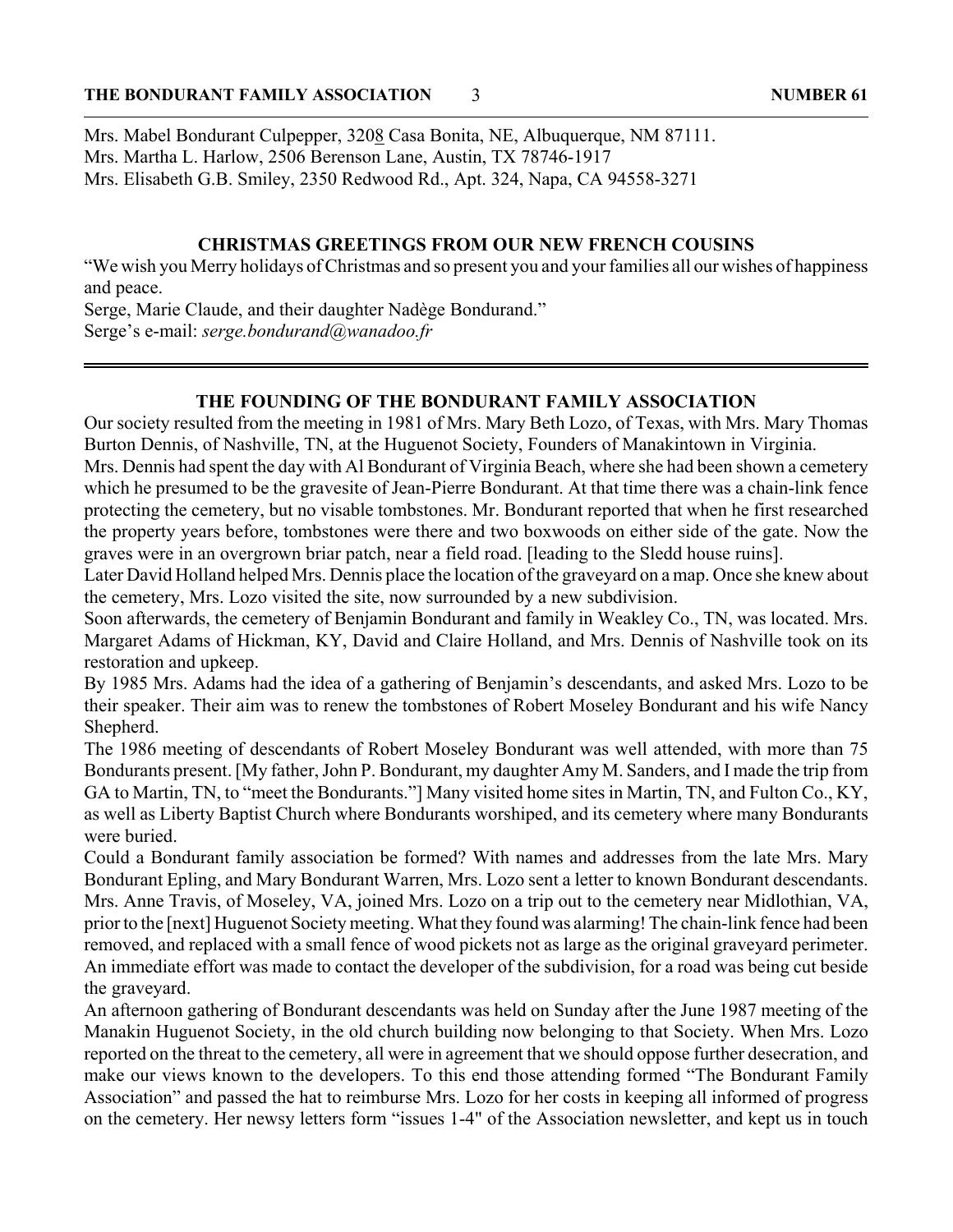until our first formal meeting. In the meantime all would try to recruit other Bondurants to join the Association.

Through the efforts of attorney Walton Bondurant, Jr. of VA, and Judge John Bondurant of Hickman, KY, an agreement was reached with the developers. The developers would erect the fence around the grave sites if the Bondurants would pay for it, and with donations this was done.

Our first official meeting as The Bondurant Family Association took place at Midlothian, VA, in October 1988, when officers were elected: Mary Bondurant Warren, President; Elizabeth (Betty) Gale, Vice President; Jean Hood Booth, Secretary, and Phyllis Bondurant Campbell, Treasurer. Dues were set at \$5 per year. Mrs. Lozo had proved the value of a newsletter to our group, so it was continued under the editorship of Mary Bondurant Warren.

Our next project was to erect a plaque commemorating Jean-Pierre Bondurant and his wife Ann, and their children. Again donations paid for the expenses, and Carroll and Ginny Wray, assisted by the Harry Greens mounted the plaque. Rev. Wayne BonDurant gave a moving dedicatory service at our October 25, 1990 meeting.

It was now time to commemorate Jean-Pierre in his homeland. Through genealogical research done by the late M. Edouard Goulan-Sigwalt of Paris, located the family in Genolhac, Gard, near Alès, France, in the late 1600s. Based on this information, Mary Bondurant Warren met with M. Goulan-Sigwalt, and the mayor of Genolhac, M. Jean-Pierre Olivier in 1992. Jean-Pierre's family home still stood, and Mme. Françoise Breton and her ancestors had lived there since it was sold by the Bondurant family in the 1850s.

Mme. Breton provided a tour of the house and garden, and agreed to allow a plaque to be mounted on the house façade. She later hosted a garden party at the house for our group in 1993.

In August 1993, 35 Bondurants made a pilgrimage to Genolhac in time for the village fétè, and the dedication of the plaque at the Breton house. It was a moving experience for us all to be welcomed by more than a thousand French, and be honored by the village. Visits to other sites associated with the family, and the opportunity to see where and how they lived enhanced the trip.

A spectacular sound-and-light show at the viaduc de Chamborigaud, built on Jean-Pierre's Cougoussac property, chronicled the development of this isolated region with the arrival of the railroad.

We were also entertained by Mme. Susanne Bondurand, her children and grandchildren, and toured the Moulin de Martinet. The mill, once owned by our ancestor Dr. Pierre Bondurant, had descended to the family of Jean Jacques Bondurand, Mme. Susanne's late husband.

What a fitting conclusion for the efforts of Mrs. Mary Beth Lozo, our founder. Her continuing interest was recognized by the Association with the presentation of a handsome plaque at the 1992 meeting.

Today the Bondurant family Association has more than 200 members scattered about the country, and meets annually on the third weekend in October. Research is proceeding on the families of Jean-Pierre's five children: Dr. Joseph, John, Peter, François, and Ann.

**POSTSCRIPT**: Today the Association dues are \$20 per calendar year, payable to our Treasurer, Mr. Jack Bondurant, 5112 Mt. Vernon Memorial Hwy., Alexandria, VA, and the quarterly newsletter has grown from 4 to 20 pages per issue.

#### **DR. SID BONDURANT**

Thanks to John Tyree Bondurant for sending this reprint from the Nov.-Dec. 2003 issue of *AMA VOICE.* Its interesting article on Sidney Bondurant, M.D. was titled "A STATE OF CRISIS. One Mississippi physician decides to take legislative matters into his own hands."

Practicing since 1985 in Grenada, MS, Dr. Bondurant and two partners serve as OB/GYNs. Although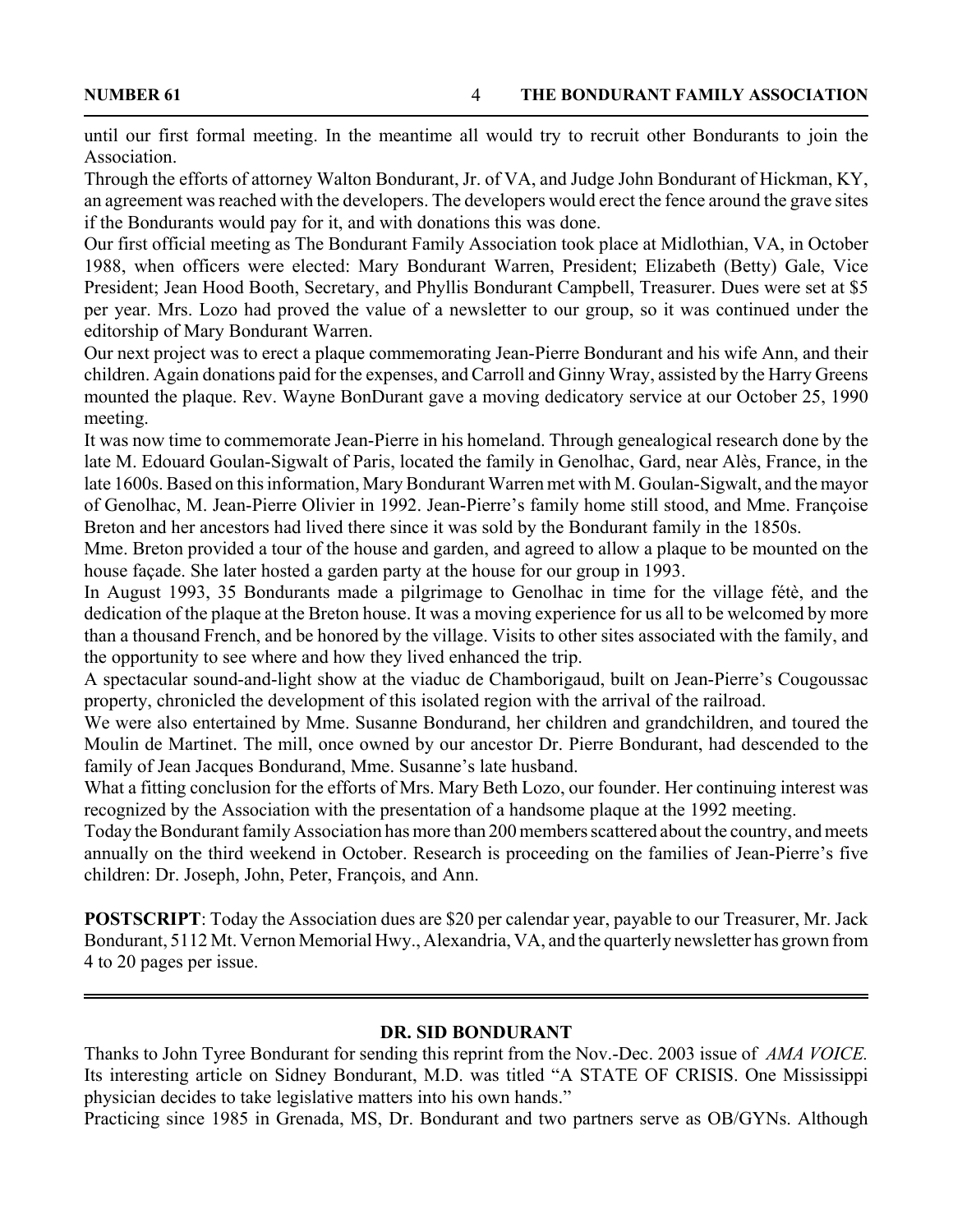"Mississippi is a very poor state and 73 % of our patients are on Medicaid" liability insurance costs, and tort claims had skyrocketed.

"While the insurance debacle percolated, Dr. Bondurant grew increasingly disenchanted by the actions of his state's representatives and legislature. Rather than sit back and complain, however, he chose to take action." He dropped obstetrics from his practice and ran for the State Legislature. After a bitter campaign, he was elected last November.

Though there are 3 physicians in the Mississippi House, Dr. Bondurant is the only one in active practice. He also serves as a part-time deputy sheriff. He plans to focus on health care issues. The Mississippi Delta region has the highest rate of hypertension in the nation, yet no treatment programs.

He would also like to find ways to attract physicians to practice in Mississippi, but problems with liability insurance is keeping applicants away. He added, "I got tired of writing letters to the editor. If you feel the political process has left you out, get involved. You can't stop a squeaking door from squeaking unless you put some oil on it." [How true!]

#### **JAMES BRYAN BONDURANT**

Mrs. Audrey Bondurant Johnson, e-mail: *luckystriker@comcast.net*, is the daughter of James Bryan Bondurant born 11 Nov. 1896 in Hillsboro, TN. He was one of 3 sons and 3 daughters of a Bondurant couple yet unknown to us. Does anyone recognize this family?

#### **STAFF SGT. JAMES L. BONDURANT, World War II**

From Clint Bondurant (e-mail: *EOD13@aol.com*) this aircraft accident report. "I have no idea who this James is, but he was not hurt in this accident," added Clint.

Staff Sergeant James L. BONDURANT, U.S. Army Air Corps.

XV Air Force Command, 301st Bombardment Group; 353rd Bombardment Squadron. Aircraft: B17-G "Flying Fortress" - gunner.

Mission: fly aircraft to 20,000 feet for an engineering and gun test.

Accident: Foggia Main Air Drome, Italy, 30 March 1944, 0945 hours.

Nature of Accident: Failure of tail wheel to extend.

Cause of Accident: Pilot Error.

#### **MORRIS P. BONDURANT**

Ms. Vicki Nelson, P.O.Box 96, Talcott, WV 24981, e-mail: *grammyjo02@bellsouth.net* asks for your help. I'm very interested in my Bondurant ancestors, and my family as far as I know have roots in Wolf Creek VA [later WV].

I am a great great granddaughter of MORRIS P. BONDURANT, whose daughter IDA JANE BONDURANT married James Mason Nelson. They had two sons, Thomas Nelson and Everett Bondurant Nelson (my grandfather). If I remember correctly Morris' wife or his mother was Salome Coiner. I have some pictures of some of this Bondurant family."

#### **WILLIAM SAMUEL BonDURANT**

An e-mail from Ms. Evangeliene BonDurant (e-mail: *vang22@earthlink.net*) introduced herself. "I am a BonDurant by association – maternal lineage. My mother is Janet BonDurant, by paternal lineage: William Samuel BonDurant and Mary Elizabeth Kaiser who wed in St. Louis, MO in 1935.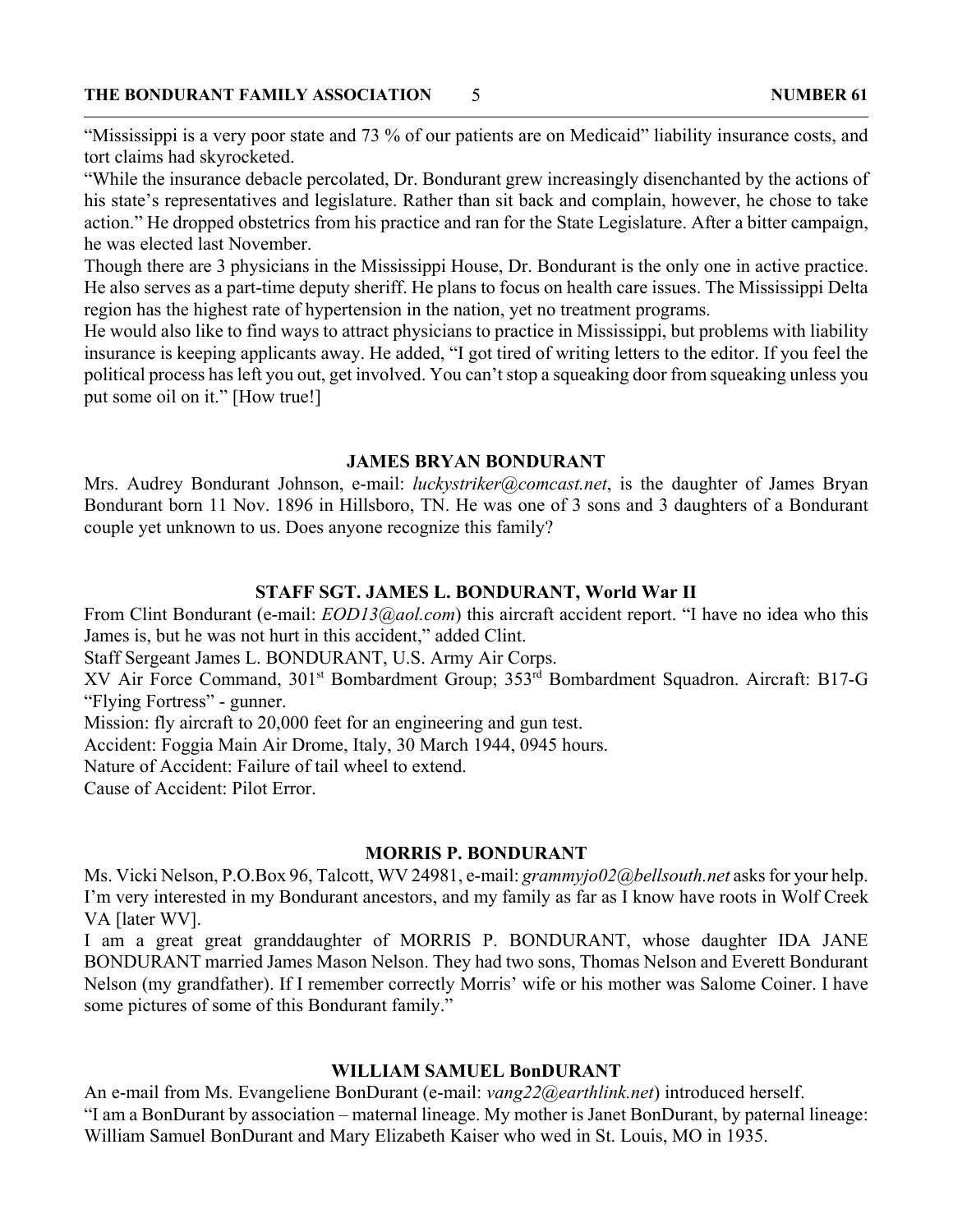We, my immediate family, are Black. The only books and historical references I've seen (Library of Congress in DC) are of White-European ancestry with no mention in inter-racial marriages.

Where did the fork in the BonDurant road diverge, and does it matter to you that we are not 'white' but may be related?

Always searching, Evangeliene"

**EDITOR'S NOTE**: I responded to her question, but had no answer for her. She has offered to send more details on the family history as she knows it.

#### **HELP ON SAMUEL BONDURANT'S CHILDREN**

Thanks to Tommy Karns, 905 Jona Kay Terrace, Norman, OK 73065-4003, 405/360-5244, e-mail: *tkbkarns@chemdept.chem.ou.edu*.

Filling in the gaps mentioned on page 33 of BFA #59-60, he send data on one of Samuel's two daughters, "Nannie" and some of her descendants. "In 2002 I spent some time in KY and IN and visited the grave sites of NOAH BONDURANT and his son SAMUEL BONDURANT."

#### **SAMUEL C.H. BONDURANT**

Also known as Samuel H.A. Bondurant, he was the son of NOAH BONDURANT and Martha Chastain. Samuel was born 13 Aug. 1825, Jefferson Co., IN, died 4 Sept. 1851, and buried next to his father in Canaan Cemetery, Canaan, Jefferson Co.

Samuel married Martha M. Banta about 1849. She was the daughter of Peter W. Banta and Nancy Greenwell, and was born 5 Sept. 1833 IN, died 12 Oct. 1899 KY. Martha was buried in the Low Dutch Cemetery, Pleasureville, KY.

After Samuel's death Martha married 2<sup>nd</sup> Dr. Benjamin Lewis, 5 Feb. 1857, Jefferson Co., IN, and 3<sup>rd</sup> George W. Yount, 6 June 1872 in Henry Co., KY.

The 1850 U.S. Census shows Samuel H.A. Bondurant, 25, born IN, and Martha M. Bondurant, 17, born IN, with their daughter Nancy A. Bondurant, age  $9/12$  [9 months old], born IN, living next door to Samuel's brother JACKSON E. BONDURANT and his family.

Martha and Samuel's children were:

- 1. Nancy Ann "Nannie" Bondurant, born 9 Sept. 1849 Jefferson Co., IN, d. 9 May 1919 Cropper, Shelby Co., KY, buried Cropper, Shelby Co., IN [sic]
- 2. Elizabeth Bondurant, born about 1851 Jefferson Co., IN.

NANCY ANN BONDURANT (1849-1919) married 1<sup>st</sup> Isaac Kelly 10 May 1866 Ripley Co., IN. Isaac was born in Ireland about 1842, and died about 1870. She married 2<sup>nd</sup> George Walker Yount 14 Jan. 1875 Shelby Co., KY, died 2 Aug. 1925 Henry Co., KY, the son of George W. Young, and step-son of Martha Banta Bondurant Lewis Yount.

Children of Nancy Ann Bondurant and Isaac Kelly were:

- A. Katie R. Kelly, born 24 Oct. 1866 IN, died before 1920
- B. Ella Dora Kelly, born 13 Oct. 1869 IN, died 4 Apr. 1935, Carnegie, Caddo Co., OK, buried Apache Cemetery, Caddo Co., OK.
- C. John Isaac Kelly, born 10 Jan. 1870 IN, died after 1914 when he lived at Waverly Hills Tuberculosis Sanitarium near Louisville, KY.

Children of Nancy Ann Bondurant Kelly and George Walker Yount were:

D. Lewis Otho Yount

E. Mattie Yount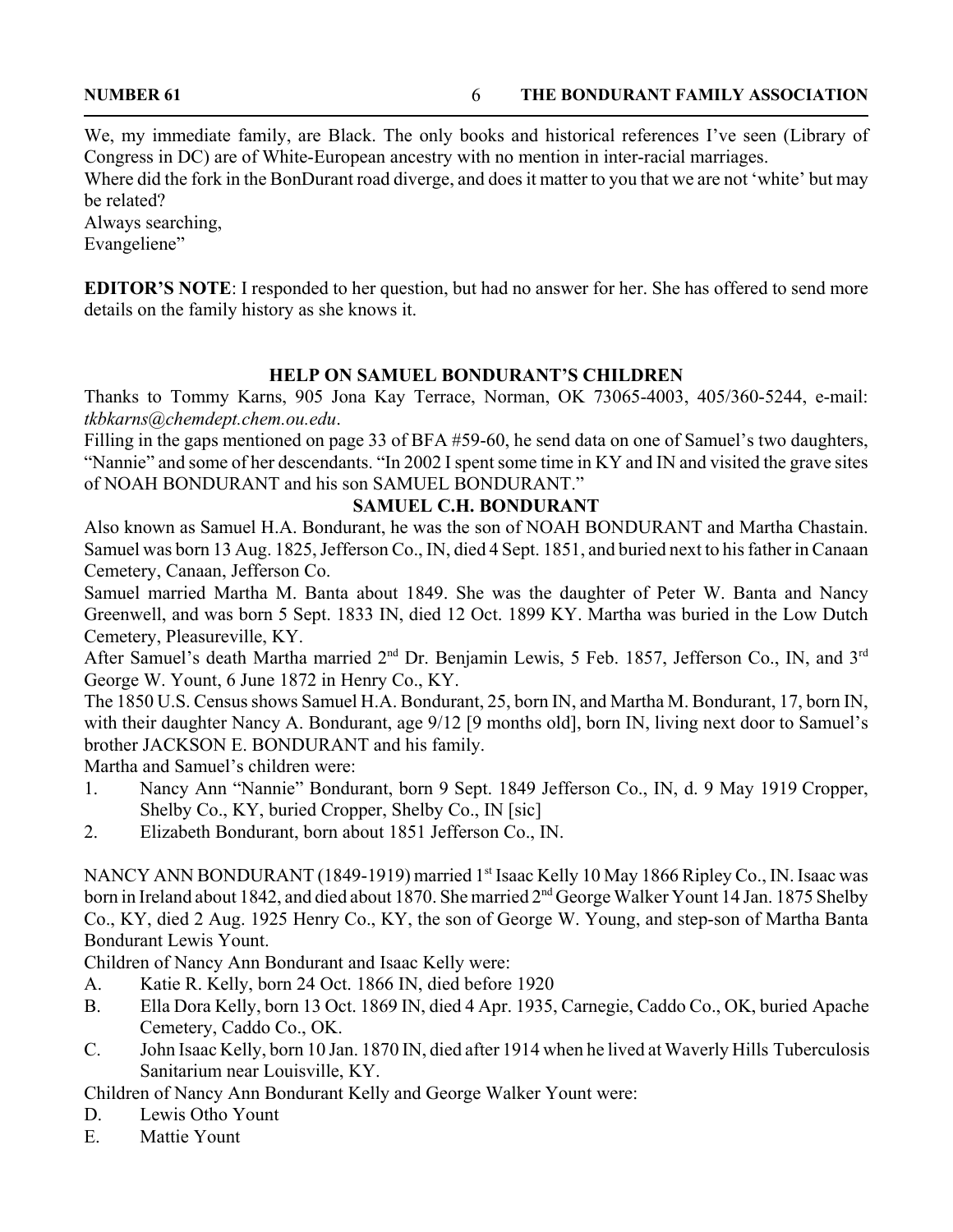- F. Georgia Marie Yount
- G. Willie Yount
- H. Ethel Lee Yount
- I. Otto L. Yount.

KATIE R. KELLY (1866-before 1920) married J.M. Batterton 5 Feb. 1899. He was born 24 March 1857 KY, and died 11 May 1928 Henry Co., KY. Their children were:

- i. Tyre Eugene Batterton, born 9 Nov. 1889, died 18 May 1916 Henry Co., KY, married Mary E. James, 27 Nov. 1913 Clark Co., IN
- ii. Edmund Thomas Batterton, born 6 Oct. 1891 KY, died 24 Nov. 1976 Shelby Co., KY, married Mable (unknown) about 1913, and had a son Hillis Batterton, born about 1924 KY
- iii. Henry Graffton Batterton, born 7 Oct. 1894
- iv. Mary R. Batterton, born 20 March 1902, died after 1967, married Mr. (unknown) McGowan.

ELLA DORA KELLY (1868-1935) married William Edwin Woolley 6 June 1893 Caldwell, Harper co., KS. He was born 15 July 1858 Urbana, Champaign Co., OH [sic], and died 27 April 1948 Ft. Supply, Woodward Co., OK. Their children were:

i. Gertrude Gladys Woolley, born 14 March 1894 Caldwell, Harper Co., KS, died 7 Oct. 1988, Enid, Garfield Co., OK, married Donald Page Karns 20 March 1919, Carnegie, Caddo Co., OK;

the parents of Dr. Tommy Karns, e-mail: *tkbkarns@ou.edu*

#### **HELP ON THOMAS BONDURANT AND PEGGY DRURY**

Ms. Eloise Lane, 2207 Dogwood Lane, Pampa, TX 79065-3827, sent data to fill gaps in Issue 59-60, pages 29-30. Here is their chronology:

Thomas was born between 1760-1770, aged 60-70 in 1830 census of VA

Married 23 Jan. 1792 Bedford Co., VA, Margaret "Peggy" Drury, with Thomas Pullen as surety, and Rev. Drury performing the marriage ceremony.

26 Sept. 1803, Bedford Co., VA, Thomas and Peggy sold land to John Wiggonton, Deed Book 11, page 837 14 Nov. 1818, Bedford Co., VA, Thomas and Peggy sold land to John Hubbard, Deed Book 15, page 520 17 June 1820, Thomas Bondurant signed bond for his daughter Sarah "Sally" Bondurant to marry Philip Baker in Boone Co., KY, Marriage Book A, page 55

1830 census, Boone Co., KY, Thomas Bondurant

1 Oct. 1838, Boone Co., KY, Thomas bought land on Gunpowder Creek from Berryman Ragsdale, Deed Book L, page 279

22 Oct. 1839, will of Thomas Bondurant was proved in Boone Co., KY. [He had died within the previous 3 months]

Children of Thomas Bondurant and Margaret "Peggy" Drury:

- 1. Sarah "Sally" Bondurant, born 6 July 1800, Bedford Co., VA, died 25 June 1864 Boone Co., KY, married 17 June 1820 Boone Co., KY, Philip Baker
- 2. Elizabeth Bondurant, married 16 March 1834, Robert Adams
- 3. Rebecca Bondurant, married 5 Sept. 1826, Samuel Wilson
- 4. Frances Bondurant, born about 16 July 1808 VA, died 19 July 1853 Boone Co., KY, married 5 Dec. 1830 Jacob Holsclaw
- 5. Joseph Bondurant, born 15 Sept. 1801 Bedford Co., VA, died 30 April 1864 Sangamon Co., IL, married 16 Oct. 1823 Martha Tharp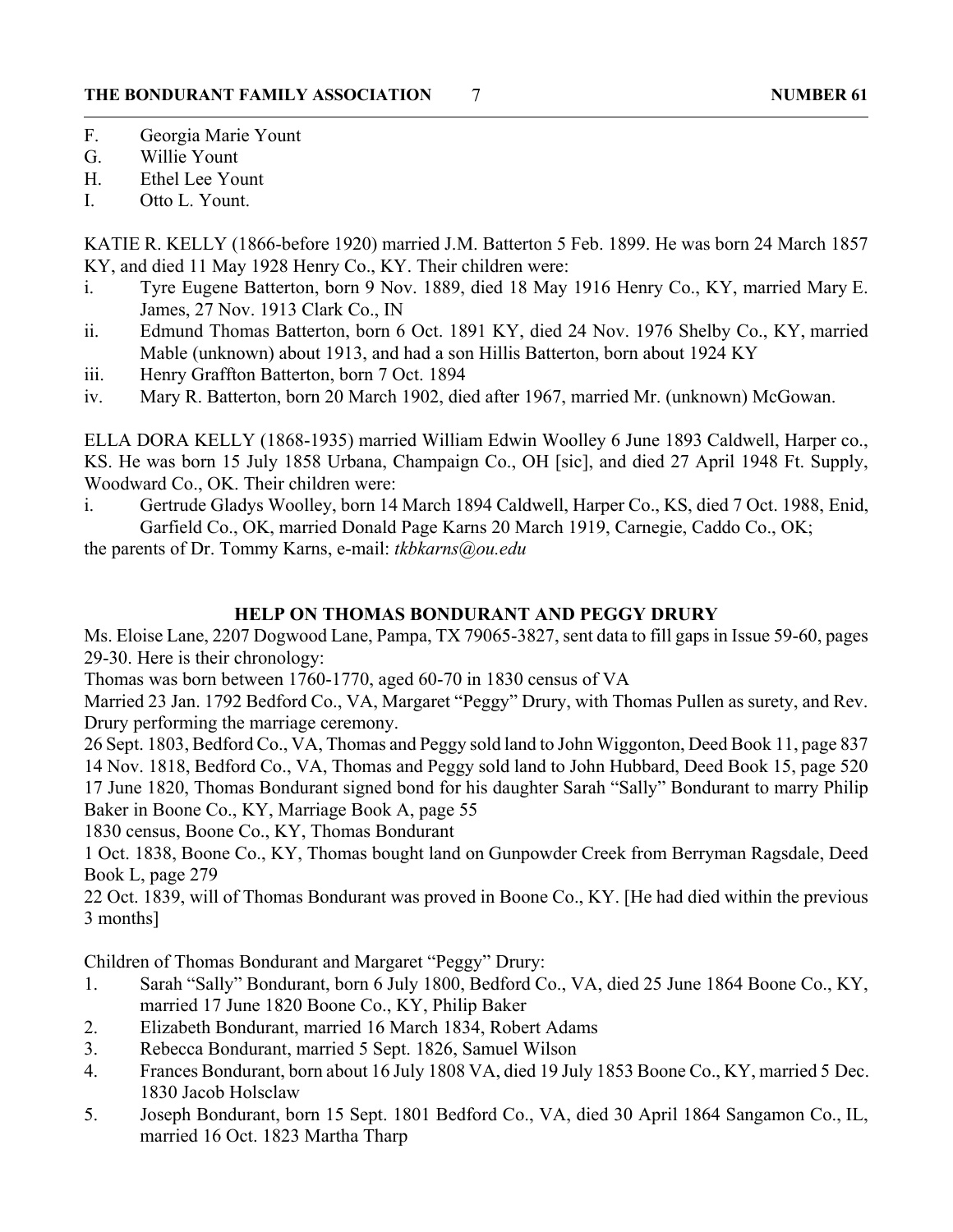- 7. Polly [Mary?] Bondurant, married 26 Nov. 1820 Presley Peck, lived in Christian Co., IL
- 8. William T. Bondurant, born about 1813, aged 37 in 1850, married Nancy York, bond 9 Dec. 1837, married on  $10^{th}$  by R.B. Bannoy, Marriage Book C, 1836-61.

They lived in Green Co., KY on 10 Nov. 1840. He inherited or bought the Thomas Bondurant home on Gunpowder Creek, Boone Co., KY, near Florence. Quit Claim Deed in Deed Book M, page 542, 1 March 1841.

**GRANTORS**: Philip Baker and his wife Sarah Baker, late Sarah Bondurant; Robert Adams and Elizabeth his wife late Elizabeth Bondurant; Samuel Wilson and his wife Rebecca Wilson late Rebecca Bondurant; Jacob Holsclaw and Francis his wife late Francis Bondurant [sic]; Catherine Neal; Polly Peck, all of the county of Boone and state of Kentucky and Joseph Bondurant by his agent and attorney Drury Bondurant, and Drury Bondurant for himself, of the county of Sangamon and State of Illinois.

**GRANTEE**: William T. Bondurant of Green Co., KY, for the price of \$125.

"100 acres more or less on Gunpowder Creek embracing the residence of THOMAS BONDURANT the ancestor of the party [parties] of the first part and the same wherein he lived and died once of which he obtained a deed from Berry Ragsdale."

### **FOUR JOSEPH BONDURANTS!**

Mr. Kenneth Dean Bondurant, 16620 Charles Otter Dr., Sonora, CA 95370, e-mail: *kenbsr@mlode.com*, wants help in confirming that his descent from Jean Pierre comes through 4 Josephs, to Howard R. Bondurant (his father), himself, and his 4 children and 5 grandchildren.

**EDITOR'S NOTE**: This is what we have in the database for HOWARD ROBERT BONDURANT who married Delma Ashby. His father: Thadius Bondurant, died before 1945 Kansas City, MO. We have no other details on Thadius, his wife, or their parentage.

If we trace from Jean Pierre, following the 4 Josephs, this is what is in the database:

Jean Pierre and Ann

- 1. Dr. Joseph and Agnes Radford
- 2. Joseph Jr. and Mary Elizabeth "Betty" Davis
- 3. Joseph W. and Elizabeth R. "Eliza" Bryant
- 4. Joseph Henry Chenowith, born 1829, died about 1921, and Laura M. Van Ness
- 5th generation. Their children were: Frank James (1876-1950), Aggie, Rod, and an unknown daughter.

Frank James Bondurant, the only child about whom we have data, married Margaret Frances McClain, and had two daughters: Frances Bernice, born 1907, and Deva Dean born 1909.

Can any reader clarify, or add to either of these lines?

### **JOHN BONDURANT AND VIOLET McCLURE**

This is all the information we have on this couple, the parents mentioned in Issue #59-60 of C.S.Bondurant. John and Violet were married before 1840, where? The 1840 census showed them in Jackson Co., OH, Lick township, and they had a son under 5, who may have been Cyrus S., born 18 Aug. 1840 in Jackson Co. The family moved to IA between 1840-55, for they were not in the 1850 Jackson Co., OH census. Has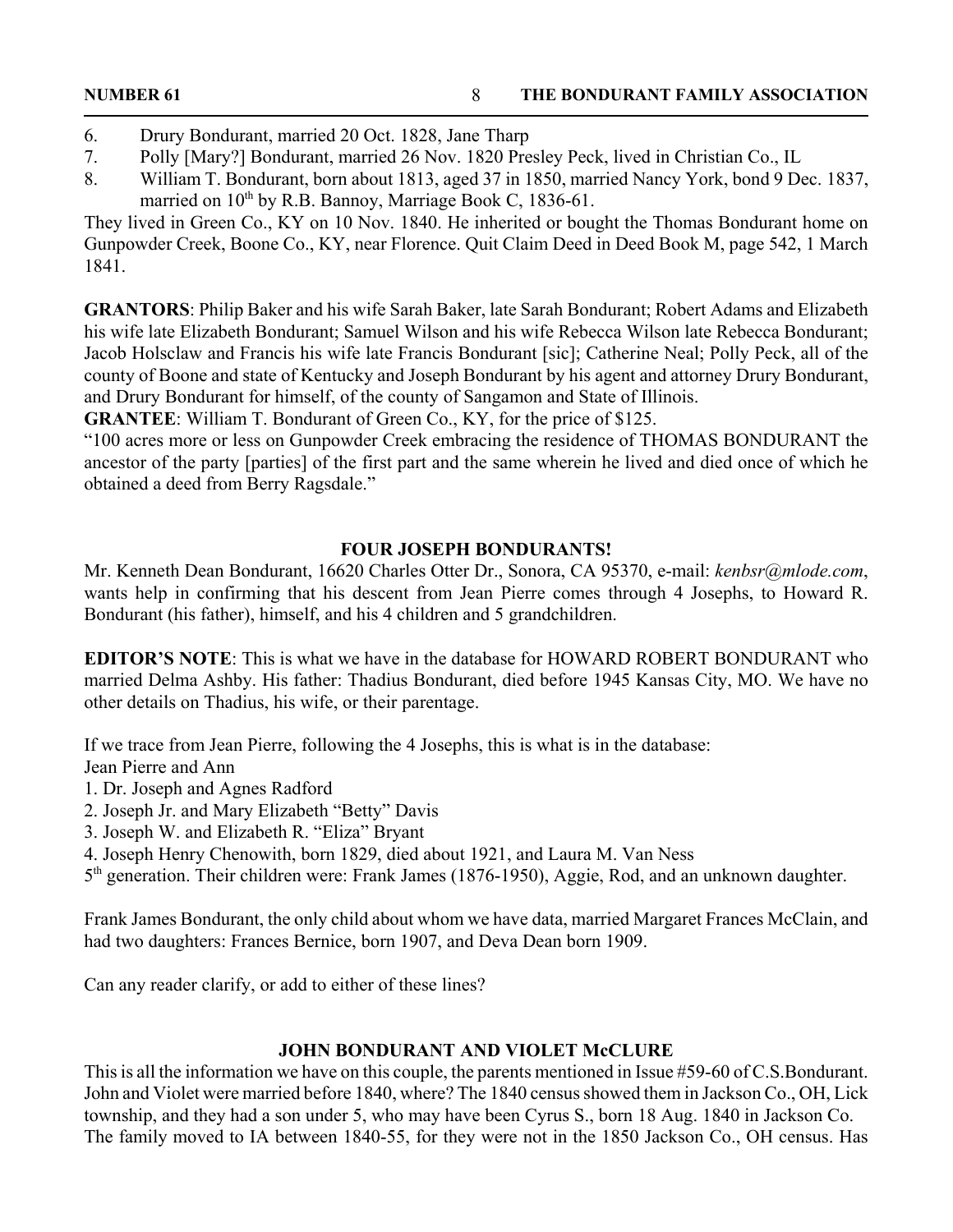#### **THE BONDURANT FAMILY ASSOCIATION 9** 9 9 9 NUMBER 61

anyone located them in the 1850 IA census?

[My only IA data is this: The 1900 Census of Franklin, Polk Co., IA, had a Ward named "BonDurant" in which lived Margaret M. Bondurant, widow, born Feb. 1844 IN, in the household of John Ward, his wife Fannie, born Oct. 1864, IA, father born IL, mother IN, and three Perdue children, called Step-. This is household165, family 169 and 170.]

Returning to John and Violet Bondurant's family. They moved from IA to Rice Co., MN in 1855. When the Civil War began Cyrus enlisted at Ft. Snelling, MN 9/1861, and was discharged there in 1864. He reenlisted in 1864 in Hooker's Veterans Brigade, and was later discharged.

Other children mentioned in Cyrus' obituary:

R.C. living in Alexandria, MN in 1910.

Was Creighton J. Bondurant also their son? He enlisted 12/1861 at Ft. Snelling, was captured, and a POW 1864 in LA. He was exchanged, and discharged 9/1865 at Demopolis, AL.

Will anyone with access to census indexes for IA and MN check these and let us know where Bondurants were living in those states, and at what dates?

#### **KENTUCKY DEATH CERTIFICATES**

Mrs. Joan Pitstick purchased three Bondurant death certificate copies, and learned they weren't in her family, so she sent them to us. Here are their details:

**MRS. NANNIE H. [Demoss] BONDURANT**, white, married female, who died 5 Sept. 1811 of Apoplexy. She was born Jan. 17, 1824, in KY, died at the age of 87 years 7 months 19 days. She was the daughter of John Demoss, born VA, and Sarah Barker, born VA. Burial was in Grape Vine Cemetery 6 Sept. 1911, Madisonville, KY. Death was in Hopkins Co., voter precinct Elk, and city Madisonville. [Surprisingly, her husband's name was not mentioned.]

**[Mrs.] JULIA DAVIS [Edmiston] BONDURANT**, died Fulton Co., Cayce, Dist. 4, KY, on 20 Nov. 1911. She was a widowed white female, born 6 Feb. 1828 [last number badly written], and died at the age of 83 years 9 months 14 days. She was the daughter of Alfred Alonzo Edmiston, and Nancy Davis, birthplaces unknown. She died of a fractured hip, contributed to by infirmities of age, duration 2 months 6 days. She had lived for 60 years in Cayce. Informant was P.A. Bondurant of Union City, TN. Burial was in Liberty Church Cemetery, 20 Nov. 1911.

**ANDY RUTHAN [RUTHVEN] BONDURANT**, of Fulton Co., KY, district 8. White male widowed, died 18 July 1929 of acute Bright's Disease, duration 18 days. He was born March 5, 1842, Weakley Co., TN, was 87 years 4 months 13 days, and a farmer. Parents were Robert Bondurant, birthplace unknown, and Nancy Sheperd, born VA. Informant was Charlie Bondurant of Cayce, KY. Andy was buried in Ebenezer Cemetery, 15 July 1929.

#### **W.H. BONDURANT**

Mr. David P. George, 4000 Park Ave., Richmond, Va 23221-1120, 804/353-8392, email: *dp.george@verizon.net*, descends from W.H. Bondurant who was living in NC after 1841. Most of the family lived in Stokes Co., which is on the VA border.

Joel Bondurant, born 1780 VA, married Sally Wheat 11 July 1800 in Franklin Co., VA. They were the parents of James Bondurant, born 1806 VA, died 1886 Henry Co., VA, who married 1 Oct. 1832 in Henry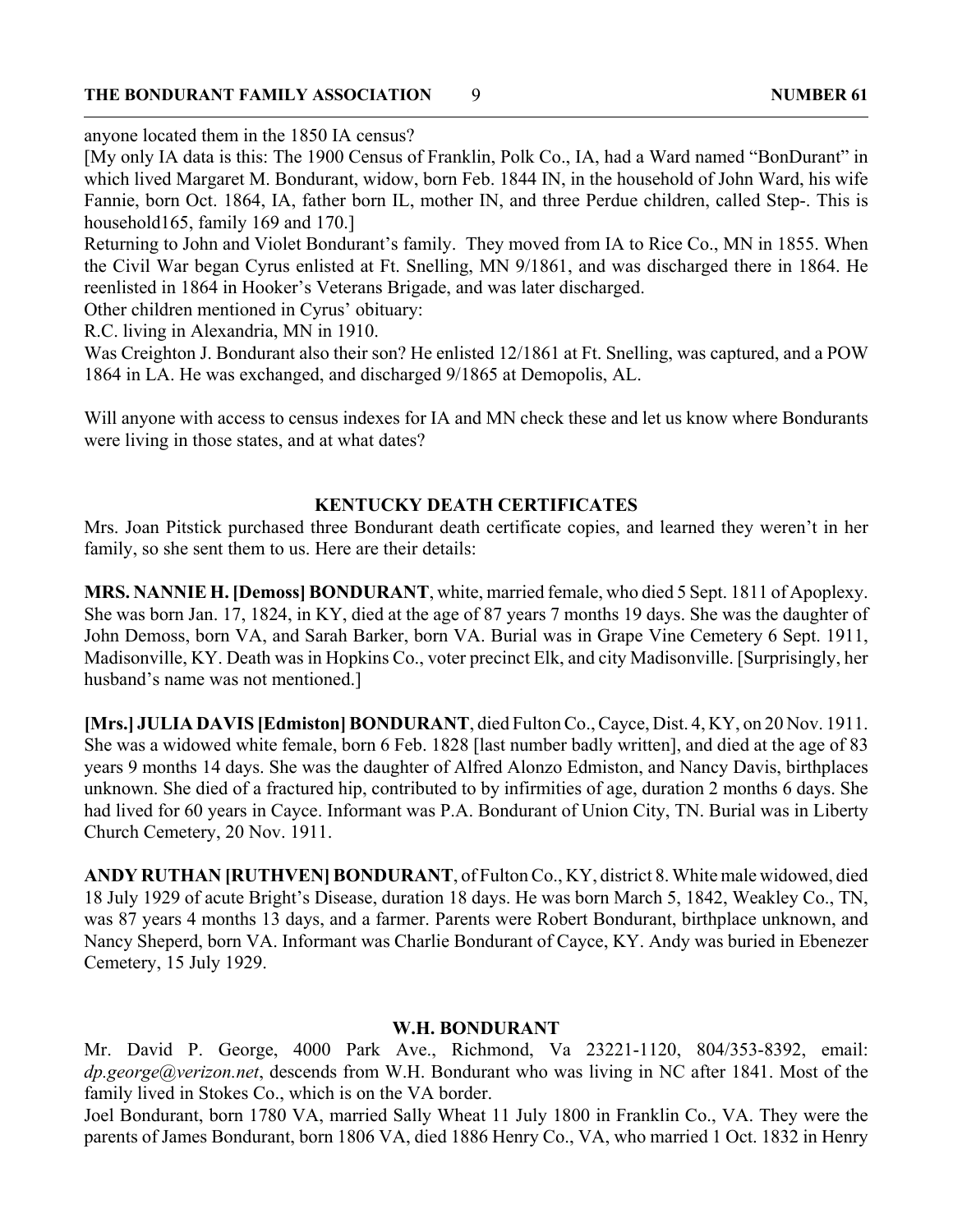Co. to Margaret Bocock, born 1815 Henry Co.

James and Margaret's son was William Bondurant, who married Mary Ann Bocock, and lived in Stokes Co., NC. Their daughter Elizabeth Matilda Bondurant was Mr. George's paternal grandmother.

The earlier generations given by Mr. George are erroneous, for no proof of ancestry of Joel Bondurant, Sr. of Bedford Co., VA, has yet been obtained.

#### *LEGACY.COM*

Thanks to my daughter Eve Weeks for information on this website. Participating newspapers contribute their obituaries, which are posted on line for 30 days. Unfortunately those posted this month won't be viewable or searchable later! She searched on the name of Bondurant for all states, and found these:

**DAVID BURTON BONDURANT**, Denver, CO, son of Kenneth and Barbara Bondurant. Services at Central Christian Church in Kalispell, MT. Date of David's death was missing in the obituary which was published 10 Sept. 2003.

#### **CHARLES MALLARD BONDURANT** (see on page 2)

**MS. DAISY LEOTA McMILLIAN BONDURANT**, of Cana, VA, age 85, died Wednesday at Surry Community Nursing Center. Funeral from Mt. Airy, NC. Published 2 May 2003 in Winston-Salem Journal.

**MR. FRANK BONDURANT**, 83, of Winston Salem, died 15 Dec. 2003 at his home. He was born 23 March 1920 Stokes Co., NC, to REID and Anna BONDURANT. Frank was a member of the First Baptist Church of Stanleyville, and was a self-employed automobile dealer for many years. Surviving were three daughters Barbara Fuqua of Winston Salem, Faye Kapp and husband Jerry of Mocksville, Diane Rutledge and husband Randy of Winston-Salem, a son Lanny Bondurant and wife Patty, and his mother Elba Bondurant of Westfield.

Also surviving are 7 grandchildren: Brent Fuqua of Colorado Springs; Kristina Kapp Prysiazniuk and Wesley Kapp of Mocksville, Chris and Jaimie Rutledge of Winston-Salem, and James and Taylor Bondurant of Westfield, and six great grandchildren. Burial 17 Dec. 2003.

**MRS. VIRGINIA LEE BONDURANT**, Bristol, VA, 88, died 20 Nov. 2003 at Bristol Nursing Home. She was born in Winston-Salem, NC, daughter of Charles S. Lee and Lue Harp, and moved to Bristol in 1941. She was the widow of GEORGE N. BONDURANT, and a member of Emmanuel Episcopal Church. Survived by her brother Bryant W. Lee and his wife Marissa, and sister-in-law Jean Lee, and numerous nieces and nephews in CA and NC.

**MYRTLE S. BONDURANT**, Asheboro, NC. , 91, died 1 Dec. 2003. Funeral at Russell's Grove Baptist Church.

**MR. WILLIAM R. "BILL" BONDURANT**, Mt. Airy, NC, 78, husband of Mildred H. Bondurant, died Tuesday, funeral 29 May 2003.

**MRS. HELEN GARDNER BONDURANT**, 82, formerly of Louisville, KY, a 46 year resident of Villa Park, IL, died 12 July 2003 at her home. Survived by children: Gary Bondurant and wife Susan, Rebecca Bondurant, Michael Bondurant, Mary Patricia and Bill Wahl, Kathy and Steve Kveene, and Robert and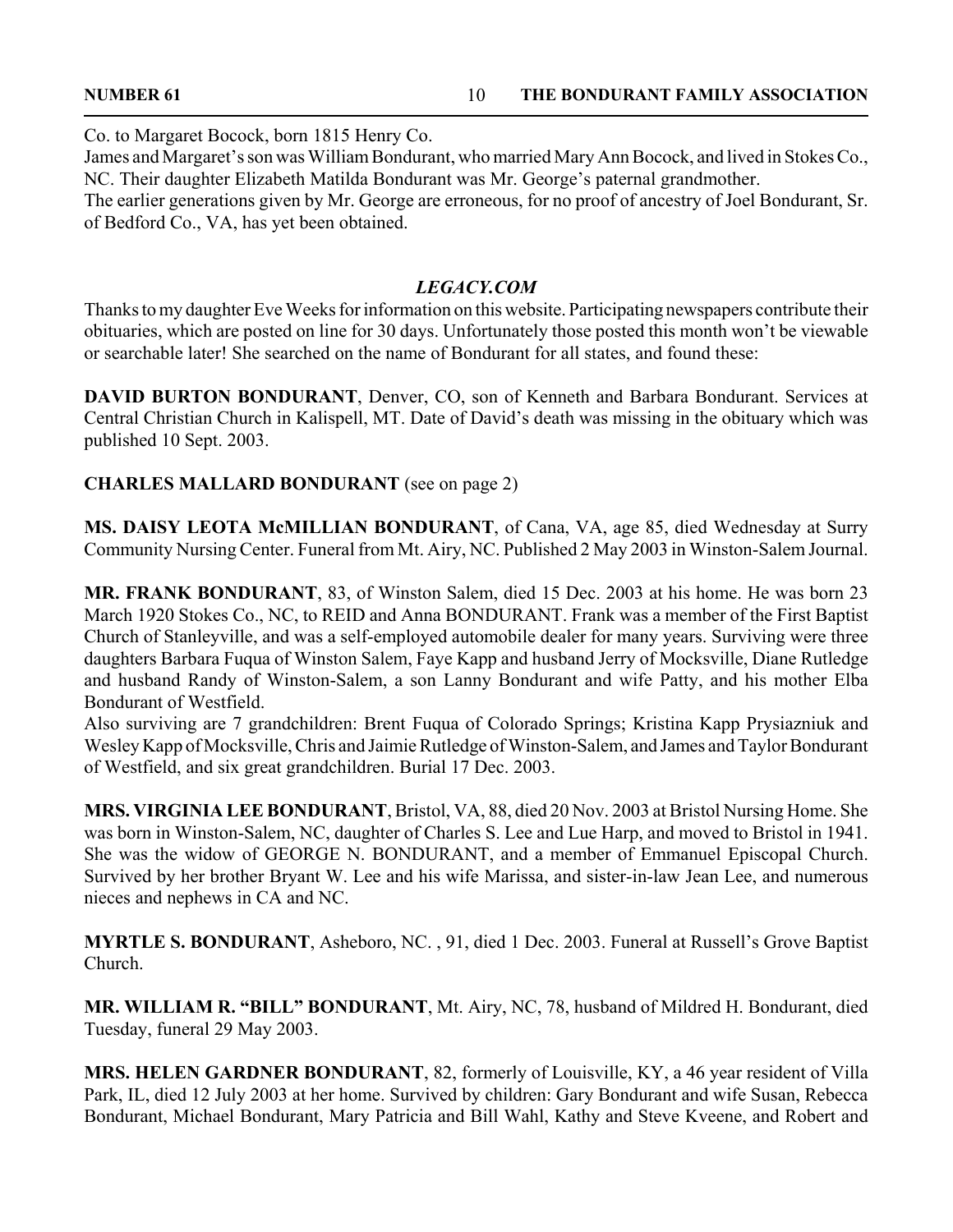Mary Ann Bondurant. She was a grandmother of 8, great grandmother of 1, and sister of George and John Gardner.

Mrs. Bondurant was preceded in death by her husband George Robert "Bob" Bondurant. Burial 19 July 2003 at Calvary Cemetery in Louisville, KY.

**MR. WILLIAM L. "BILL" BONDURANT, JR.**, 53, funeral director in Arlington, TX, died 1 Jan. 2004 at his residence. Burial at Moore Memorial Gardens. He was preceded in death by his wife Mary Alice DeFronzo in 1990, and father William L. Bondurant, Sr. in 1992. Survivors are his son William Jason Bondurant, mother Frances W. Bondurant, brothers John Michael, Sr., and Robert Franklin Bondurant of Arlington, aunt and uncle Fred and Marty Bondurant.

Pallbearers were: William Jason Bondurant, John Michael Bondurant, Sr. and Jr., Robert Franklin Bondurant, George Bryant, the Rev. Sam Hunt, Fred Lowe, E.J. Englerth, Don Sims and Mike Wade.

**MRS. JESSIE BONDURANT ROBERTS**, 77 of Sundown, TX, died 7 April 1997 in Lubbock. She was born 3 April 1920 in Corsicana, moved to Sundown in 1948. She married Burnett Kelton Bondurant in 1936 in Corsicana, and he died in 1965. She married W.W. Roberts in 1967, who survives her. Her son Sam Bondurant of Littleton, CO, and daughter Francis Richmond of Lubbock, 5 grandchildren and 2 great grandchildren survived her. Two sisters were Sally Walker of Stockton, CA, and Betty Jo Hayhurst of Sundown.

From *Obits.rootsweb.com*, Eve got these death notices. Unfortunately the notices lack the date of death, providing only the newspaper in which the obituary appeared. It is interesting how many of the Bondurants, and their spouses, lived to a "ripe old age."

**Name of decedent, age, former home - place of death. Newspaper name, date of issue. MARGARET BONDURANT ASBELL ALLEN**, 88, Fulton, KY, *PADUCAH S.* 12 Nov. 2002 [*One of BFA's charter members, Margaret Allen of Fulton, KY. I met Margaret at the earlier gathering of Benjamin Bondurant's descendants in Fulton, KY, mentioned in the earlier history.*]

**SARAH FRANCES BONDURANT BECKER**, 36, Fulton, TN to Mission, KS. *KC STAR*, MO, 6 April 2001.

**MARY D. BONDURANT BIGGS**, 90, Hot Springs, AR to AZ. *AZ Republic* 23 Nov. 2003

**ALICE BONDURANT**, Buffalo, NY. *BUFFALO NEWS*, 7 Nov. 2000

**MRS. AUDREY HAYES PLEDGER BONDURANT**, 95, London, England to Phoenix, AZ. *AZ REPUBLIC* 28 July 2002

**AVERIL V. "BONNIE" BONDURANT**, 97, Spokane, WA. *SPOKESMAN-REVIEW* 21 Aug.1998

**BRIAN D. BONDURANT**, 36, *SAN JOSE M-N*, CA. 13 Nov. 1998

**CASSANDRA BONDURANT**, 42, *MILWAUKEE J-S*, WI, 12 June 2003.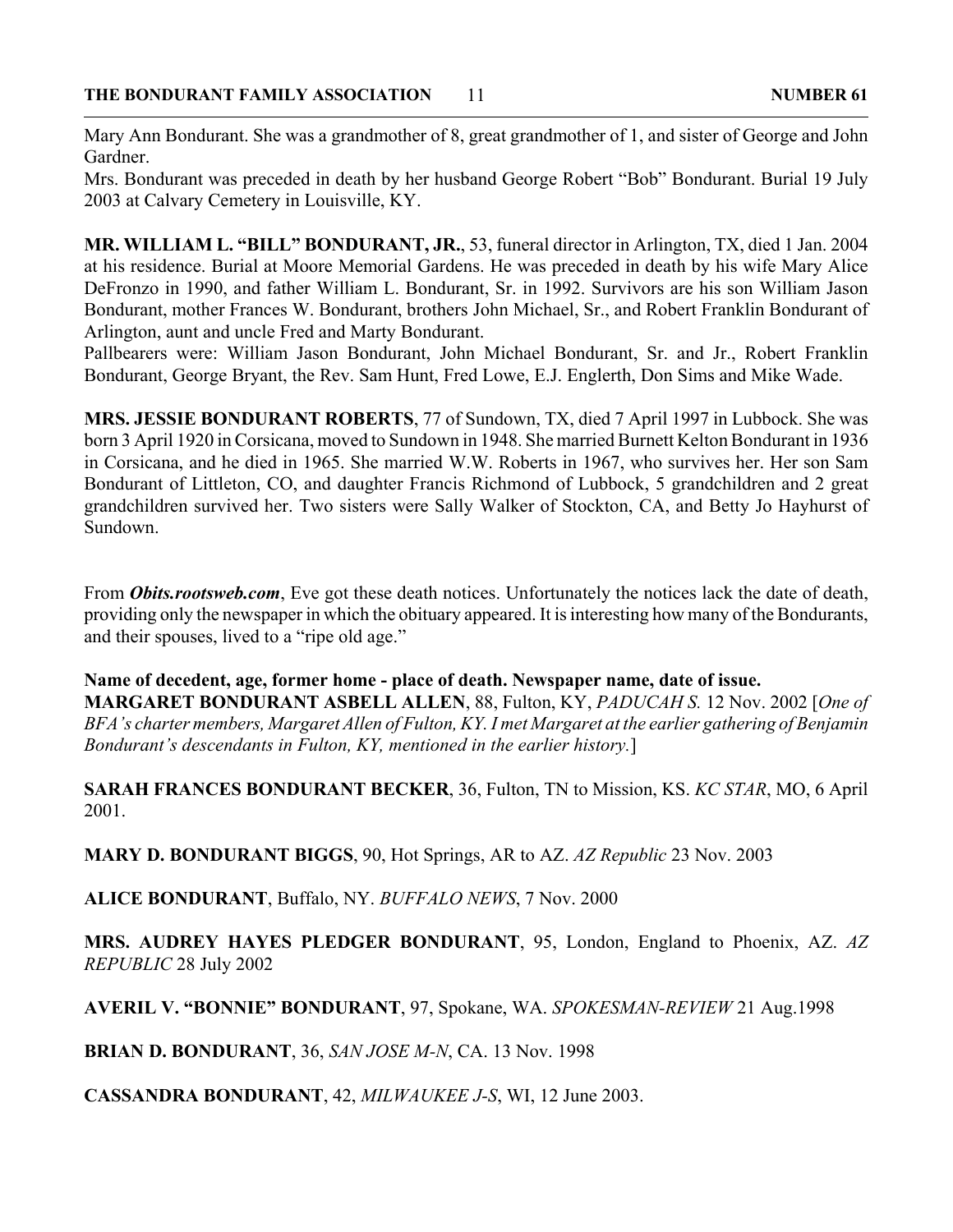**Name of decedent, age, former home - place of death. Newspaper name, date of issue. MRS. CATHERINE "SIS" LARIVEE BONDURANT**, 74, San Antonio, TX. *SAN ANTONIO E-N*. 20 June 1999, retired.

**CECIL V. BONDURANT**, 75, Wichita, KS. *WICHITA EAGLE*, 2 June 2002.

**CHARLOTTE ABIGAIL "ABBIE" BONDURANT**, 17, Winchester, TN, *TULLAHOMA N&G*, 14 May 2000.

**CHATMAN S. BONDURANT**, 88, Greenfield, OH. *CHILLICOTHE G.* 21 Jan. 2003

**CLINTON P. BONDURANT, SR.**, 74, WY to Daytona Beach, FL. *TALLAHASSEE D.*, 9 Jan. 1995. [*He was the father of BFA member Clint Bondurant*.]

**DAISY LEOTA McMILLIAN BONDURANT**, 85, Cana, VA. *WINSTON-SALEM J*, NC. 2 May 2003. [*Obituary earlier in this issue*.]

**DAVID BURTON BONDURANT**, *Denver, CO. RMN*, 10 Sept. 2003. [*Obituary earlier in this issue*.]

**DOROTHY H. BONDURANT**, 83, Topeka, KS. *KC STAR*, MO 9 Aug. 1999

**MISS DOROTHY G. BONDURANT**, 94, Waterloo, IA. *WATERLOO CFC*, 15 Dec. 2002

**MRS. ELEANOR M. (?) BONDURANT**, 84, Mechanicsburg, PA to Tampa, FL. *TAMPA TRIB*. 14 Dec. 1998

**MRS. ELIZABETH J. HENRY BONDURANT,** 81, Downer, MN to Las Vegas, NV. *LAS VEGAS SUN*, 29 Jan. 2002

**EVERETT CLARENCE BONDURANT**, 87, Great Bend, KS. *HUTCHINSON NEWS*, 8 Feb. 2000

**MRS. FERN LUCILLE NORD BONDURANT**, 67, Grand Junction, CO. *MEEKER H*. 7 March 1996

**MRS. FRANCES W. PARRISH BONDURANT**, 82, Albion, WA to Hermiston, OR. *E. OREGONIAN*, 6 July 2000

**MRS. FRANCES MONTINE STEINRUCK BONDURANT**, Richmond, VA. *RICHMOND T-D*, 12 July 1997

**FRANK BONDURANT**, 83, Winston-Salem, NC. *WINSTON-SALEM J.*, 16 Dec. 2003. [*Obituary earlier in this issue*.]

**GLENN THOMAS BONDURANT, JR.**, Baltimore, MD. *BALTIMORE SUN*, 6 Nov. 2001

**MRS. HALLIE COLUMBIA COX BONDURANT**, 81, Mt. Airy, NC to Patrick Co., VA. *WINSTON-SALEM J.*, NC, 24 Jan. 1997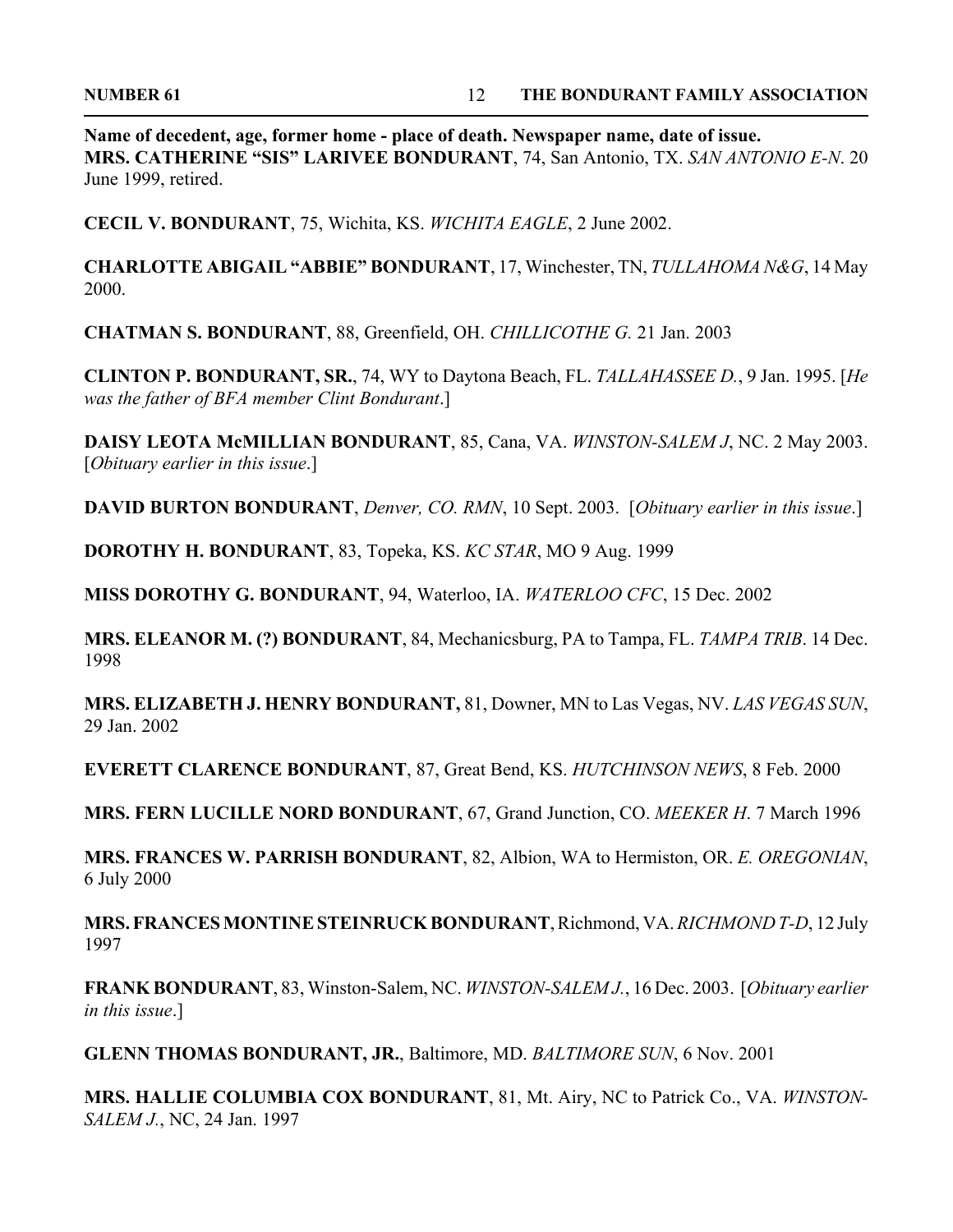**Name of decedent, age, former home - place of death. Newspaper name, date of issue. HAROLD "MR. B" BONDURANT**, 79, Richmond, MO. *KC STAR*, 6 Dec. 2001

**HELEN RUTH BONDURANT**, 80, *SAN JOSE M-N*, CA, 21 March 2003

**HUGH PETER BONDURANT**, 77, Pulaski, TN. *HUNTSVILLE TIMES*, AL, 25 Jan. 2000

**J. RAY BonDURANT**, 86, Clearwater, FL. *ROANOKE TIMES*, VA. 14 Dec. 1999

**JAMES A. BONDURANT**, 63, Clarksville, TN. *PADUCAH S*, KY, 28 Jan. 1999

**JAMES ALLEN BONDURANT**, 66, Belle Fourche, SD to Denver, *CO. DENVER P,* 21 July 2000

**JAMES ARTHUR BONDURANT, SR.**, 56, Tulsa, OK. *TULSA WORLD*, 14 May 2002

**JASON WILLIAM BONDURANT**, 36, Seattle, WA. *SEATTLE TIMES*, 12 July 2000

**JOEL MARVIN "JOE" BONDURANT, JR.**, 80, Lincolnton, NC. *LINCOLN T-N*, NC, 4 Dec. 2002.

**DR. JOHN CONNELLY BONDURANT**, 81, Portland, OR. *OREGONIAN,* 10 Jan. 2004. [*Obituary earlier in this issue*.]

**JOHN NACK BONDURANT**, 56, Ararat, VA. *ENT VA*, 3 Jan. 2001

**JOSEPH LYNN BONDURANT, JR.**, 29, Falls Church, VA. *PWJ*, 8 Feb. 2000 [*WASHINGTON POST* says he died at Manassas, VA]

**JULIA E. BONDURANT**, 95, St. Louis, MO. *ST. LOUIS P-D*, 19 Jan. 1997

**MRS. JUNE BURGESS BONDURANT**, 80, Vidalia, GA. *SAVANNAH MN*, 23 Oct. 2000

**MRS. LAURA BAIER BonDURANT**, Delmont, SD to Dunedin, FL. *ARGUS LEADER*, SD, 2 July 1998

**LAVERNE BONDURANT**, 75, Richmond, MO. *KC STAR*, 19 April 2001

**MRS. LENA BELL MARTIN BONDURANT**, 87, Patrick Co., VA to Mt. Airy, NC. *WINSTON-SALEM J*, 12 Feb. 2002. [*ENT* VA says death was at Martinsville, VA]

**LEON A. BONDURANT, JR.**, 50, Archer, FL. *GAINESVILLE SUN*, FL, 5 Dec. 2002

**LEROY T. BONDURANT**, 60, Columbus, OH to Dover, DE. *DAYTON D-N*, OH, 23 Jan. 1999

**MARY LEE BONDURANT**, Suffolk, VA. *NORFOLK V-P*, 17 Feb. 2003

**MRS. MARY MARGARET ROBERSON BONDURANT**, 75, Vinton, VA. *ROANOKE TIMES*, 4 Nov. 2001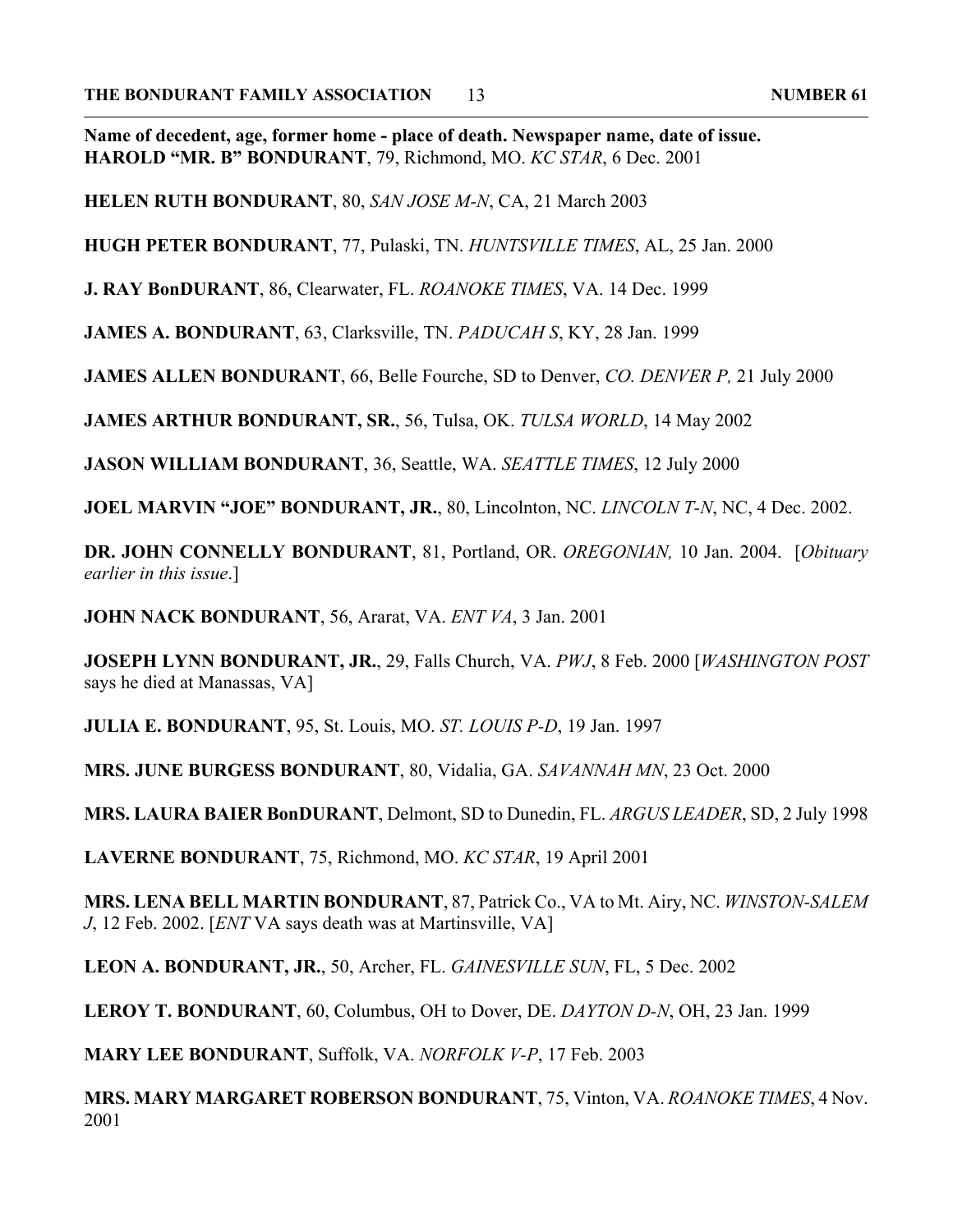**Name of decedent, age, former home - place of death. Newspaper name, date of issue. MRS. MARY RUTH HAMILTON BONDURANT**, 89, Union City, TN. *PADUCAH S*, KY, 7 Oct. 1998

**MRS. MARY TURNER BONDURANT**, 95, Laurel Fork, VA. *CARROLL CN*, 31 Oct. 2001

**MRS. MELBA HORCHEM BONDURANT**, 98, Ness City, KS. *HUTCHINSON NEWS*, 23 Dec. 2002

**MRS. MYRTLE MAIE SYKES BONDURANT**, 91, High Point, NC. *COURIER-T*, 3 Dec. 2003

**MRS. NAN VIRGINIA BRINKLEY BONDURANT**, Roanoke, VA. *ROANOKE TIMES*, 4 May 1999

**MRS. NELDA M. MEHNER BONDURANT**, St. Louis, MO. *ST. LOUIS P-D*, 15 June 2003

**MRS. NELL SMALL BONDURANT**, 90, Paducah, KY. *PADUCAH S*, 8 Nov. 2003

**OLIVIA MICHELE BONDURANT**, 8, Gallatin, TN. *NASHVILLE TENN*., 7 April 1998

**MRS. PEARL LILLIE ARNDER BONDURANT**, 87, Patrick Co., VA to Mt. Airy, NC. *ENT VA*, 18 July 2001.

**MRS. RACHAEL HART BONDURANT**, 90, Henderson, KY. *PADUCAH S*., 26 Sept. 2003

**RALPH P. BONDURANT**, 93, Weekly Co., TN to Ft. Myers, FL. *FT. MYERS N-P*, 20 Feb. 2002

**RAYMOND A. BONDURANT**, 74, Haverhill, MA. *NEWBURYPORT D N*, 14 July 2001

**RICHARD GREENE BONDURANT, JR.**, 86, Lynchburg, TN. *TULLAHOMA N&G*, 30 April 2003

**ROBIN FAITH BONDURANT**, Columbia, MD. *WASH DC POST*, 7 Aug. 2001

**MRS. RUMINA E. PEARSON WOOD BONDURANT**, 84, Rapelje, MT to Bremerton, WA. *DAILY WORLD*, 8 Aug. 2000

**MRS. RUTH TAYLOR HENDERSON BONDURANT**, 96, Knoxville, TN. *KNOXVILLE N-S*, 10 March 1999

**SALLY FRANCES BONDURANT**, 76, Claffaqua, NY to Perry, FL. *TALLAHASSEE D.*, 2 Sept. 1992

**SAMUEL F. BONDURANT**, 61, Littleton, CO. *RMN*, 5 July 2002

**MRS. SLETTIE VERA DEWHITE BONDURANT**, 83, IL, *CHICAGO T*, IL, 7 Oct. 1999

**MRS. THERMA MAIE RHODES BARCLAY BONDURANT**, 95, Roanoke, VA, *MARTINSBURG J*, WV, 15 Dec. 2002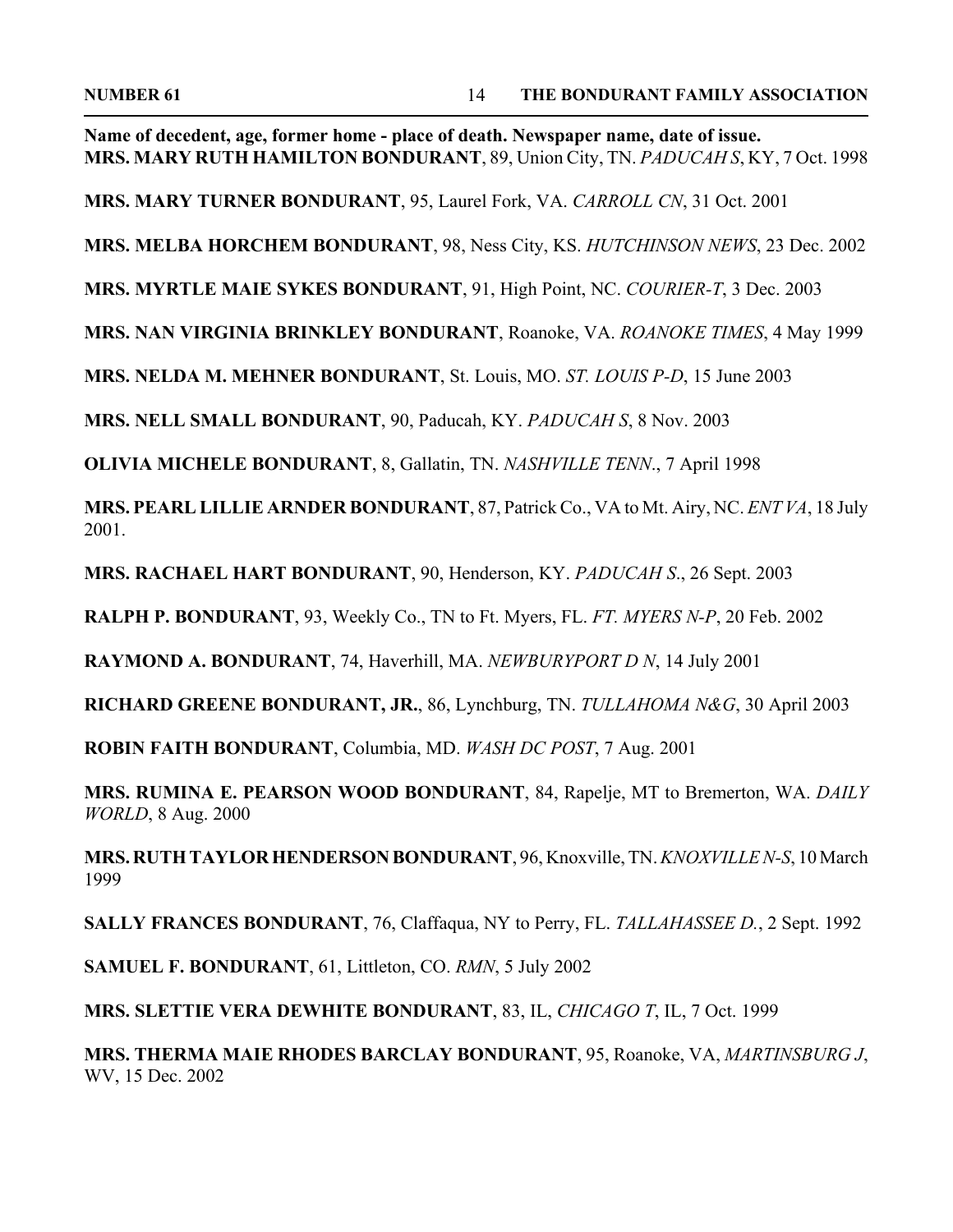**Name of decedent, age, former home - place of death. Newspaper name, date of issue. THOMAS L. BONDURANT**, Richmond, VA. *RICHMOND T-D*, 16 Jan. 2001 [*One of our early members*.]

**THOMAS O. BONDURANT, SR.**, 76, Rice, VA. *RICHMOND T-D*, 28 Jan. 2001

**TONY BRENT BONDURANT**, 40, *COM-A*, TN, 5 May 2000

**MRS. VERNELLE B. (?) BONDURANT**, 90, Richmond, VA. *RICHMOND T-D*, 18 April 1999

**MRS. VIRGINIA LEE BONDURANT**, 88, Winston-Salem, NC to Bristol, VA. *WINSTON-SALEM J*, NC, 21 Nov. 2003. [*Obituary earlier in this issue*.]

**WILLIAM R. "BILL" BONDURANT**, 78, Mt. Airy, NC. *WINSTON-SALEM J*, 29 May 2003. [*Obituary earlier in this issue*.]

**MRS. CASSIE BOYD BONDURANT-SHIELDS**, 66, Stuart, VA to King, NC. *WINSTON-SALEM J*, 27 Sept. 1998

**MRS. SARAH PHOEBE BONDURANT BROWN**, 97, Patrick Co., VA to Surry Co., NC. *ENT VA*, 21 Nov. 2001.

**MRS. HAZEL BONDURANT BROWNING**, 88, Pittsylvania Co., VA to Burlington, NC. *BURLINGTON T-N*, 22 Oct. 2003

**MRS. JOAN F. BONDURANT CHANEY**, 63, Washington, DC to Mt. Airy, MD. *WASHINGTON POST*, 22 Sept. 2001

**MRS. BETTY JEAN BELTON BONDURANT COBLER**, 64, Greensboro, NC. *WINSTON-SALEM J.*, 22 May 2000

**MRS. RUTH A. BONDURANT DOW**, 80, Bomar, OK to Modesto, CA. *MODESTO BEE*, 14 Dec. 1999

**MRS. MILDRED NADINE BONDURANT EVANS**, 73, Pine Bluff, AR to Elk Grove, CA. *SACRAMENTO BEE*, 13 Feb. 2001.

**GEORGE BonDURANT EWALD**, 88, KS to San Luis Obispo, CA. *SAN LUIS OBISPO T*, 7 April 2001 [also reported in the *KC STAR*, MO]

**MRS. MINA BONDURANT FERGUSON**, 100, Union City, TN. *PADUCAH S*, KY, 15 Oct. 1998

**MRS. GWEN ROBERTS BonDURANT GOULD**, 83, Madison, WI. *CAPITAL TIMES*, 17 April 2001

**MRS. BRIGITTE ROSEWILDA TRUMBULL CARD BONDURANT GARCIA HOOPER**, Sacramento, CA. *SACRAMENTO BEE*, 17 June 1997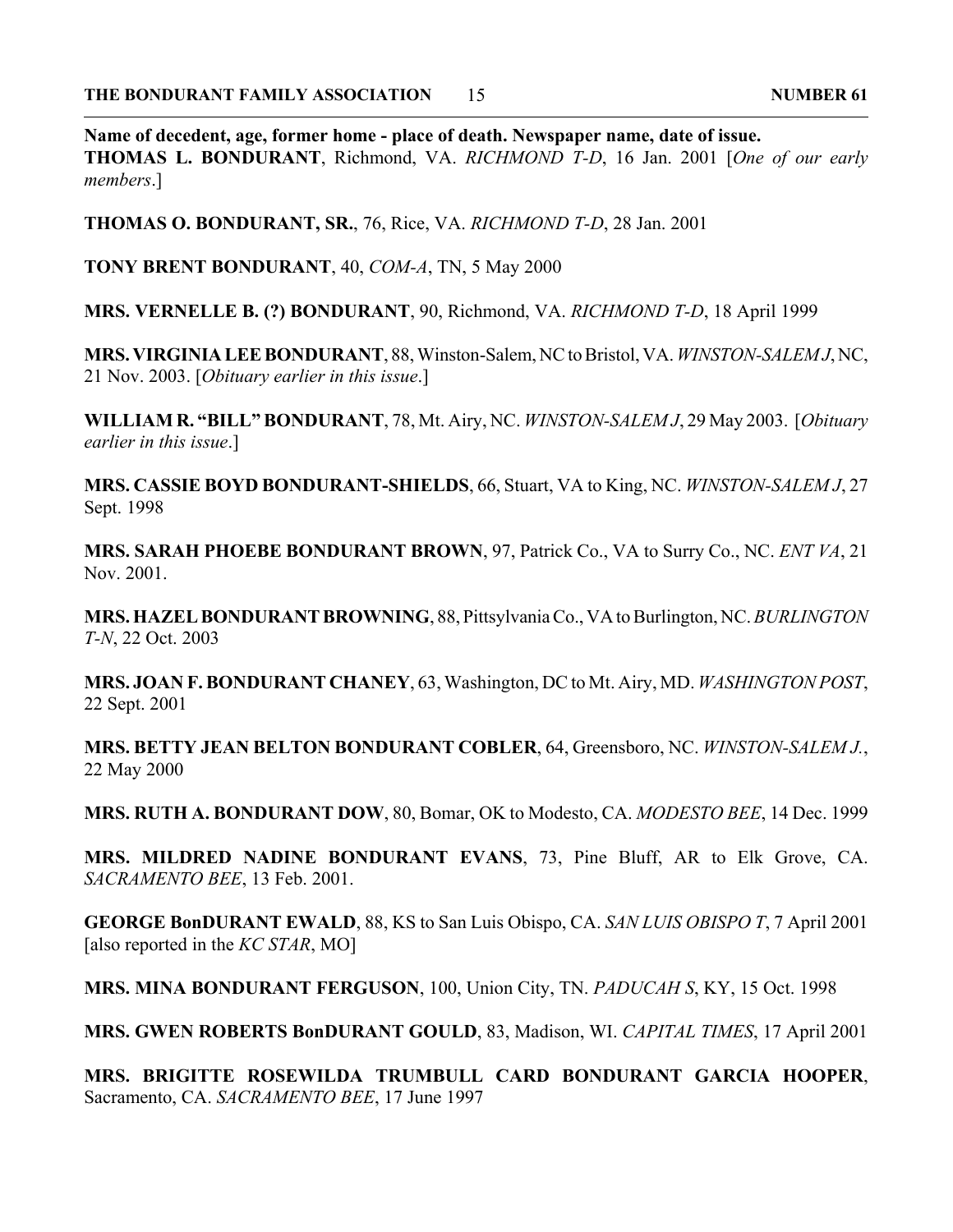**Name of decedent, age, former home - place of death. Newspaper name, date of issue. MRS. MARY MELTON BONDURANT-WADE JEFFRESS**, 87, South Fulton, TN. *PADUCAH S*., KY, 19 Aug. 2002

**MRS. FRANCES EVELYN BonDURANT LeGRAND**, 83, Roanoke, VA. *ROANOKE TIMES*, 4 June 1999

**MRS. MOZELLA CARNIECE BONDURANT LOFTON**, 57, Cairo IL, to Pittsburg, PA. *ERIE T-N*, 5 Jun 2002

**MRS. RUTH EMMA "MA" BONDURANT MABE**, 81, Winston-Salem, NC. *WINSTON-SALEM J*., 17 April 2003

**DOUGLASS BONDURANT McENTEGART**, 79, Roanoke, VA. to Leonardtown, MD. *BRISTOL H C*, VA, 26 June 2003

**MRS. DELLA BONDURANT (?) MURRAY**, 91, Hollins, VA. *ROANOKE TIMES*, 19 July 2000 [*Another early BFA member*]

**MRS. THELMA BONDURANT OVERMAN**, 89, Asheboro, NC. *COURIER-T*, 12 May 2003

**MRS. LUCILLE ROGERS-BONDURANT PHIPPS**, 71, Union City, TN. *PADUCAH S*, KY, 4 May 2002

**MRS. LETHA BONDURANT PIERCE**, 95, Springfield, MO. *SPRINGFIELD N-L*, 21 Oct. 1998

**MRS. OPAL BONDURANT TRAUER**, 92, Dodge City, KS. *HUTCHINSON NEWS*, 27 May 2000

**MRS. MARTHA ANN BONDURANT WAITE**, 29, Mt. Airy, NC to Pittsburg, PA. *ENT VA*, 20 Oct. 1999

**MRS. CLAY BONDURANT TROUTT WRIGHT**, 89, Knoxville, TN. *KNOXVILLE N-S*, 9 Jan. 2000

**MRS. JOAN BONDURANT YODER**, 70, Crouse, NC. *GASTON G*, 19 Sept. 2001

**MRS. LELLIA BONDURANT YOUNG**, 95, Greensboro, NC. *WINSTON-SALEM J*., 16 June 2001.

**DONALD M. BONDURANT**, 81, of Oakland St., Morgantown, WV, died 11 May 2003. Born 4 June 1921 in Uniopolis, OH, he was the son of the late Earl Bondurant and Joy Gesler. He served overseas during World War II. He received a mining engineering degree from Ohio State, and a masters from West Virginia University where he taught in the School of Mines.

He is survived by daughter Donna Jane Bondurant of Proctorville, OH, sons and spouses, Dr. Jerry L. and Barbara Bondurant of South Charleston, Kenneth E. and Linda Bondurant of Proctorville, OH, and Thomas N. and Glenda Bondurant of Tarboro, NC, 6 grandchildren, and two brothers and spouse, Byron and Betty Bondurant , and Dale Bondurant, of Alaska.

Mr. Bondurant was preceded in death by his wife Marjorie Ashcraft, and a younger brother Robert Bondurant. Burial was in Oak Grove Cemetery.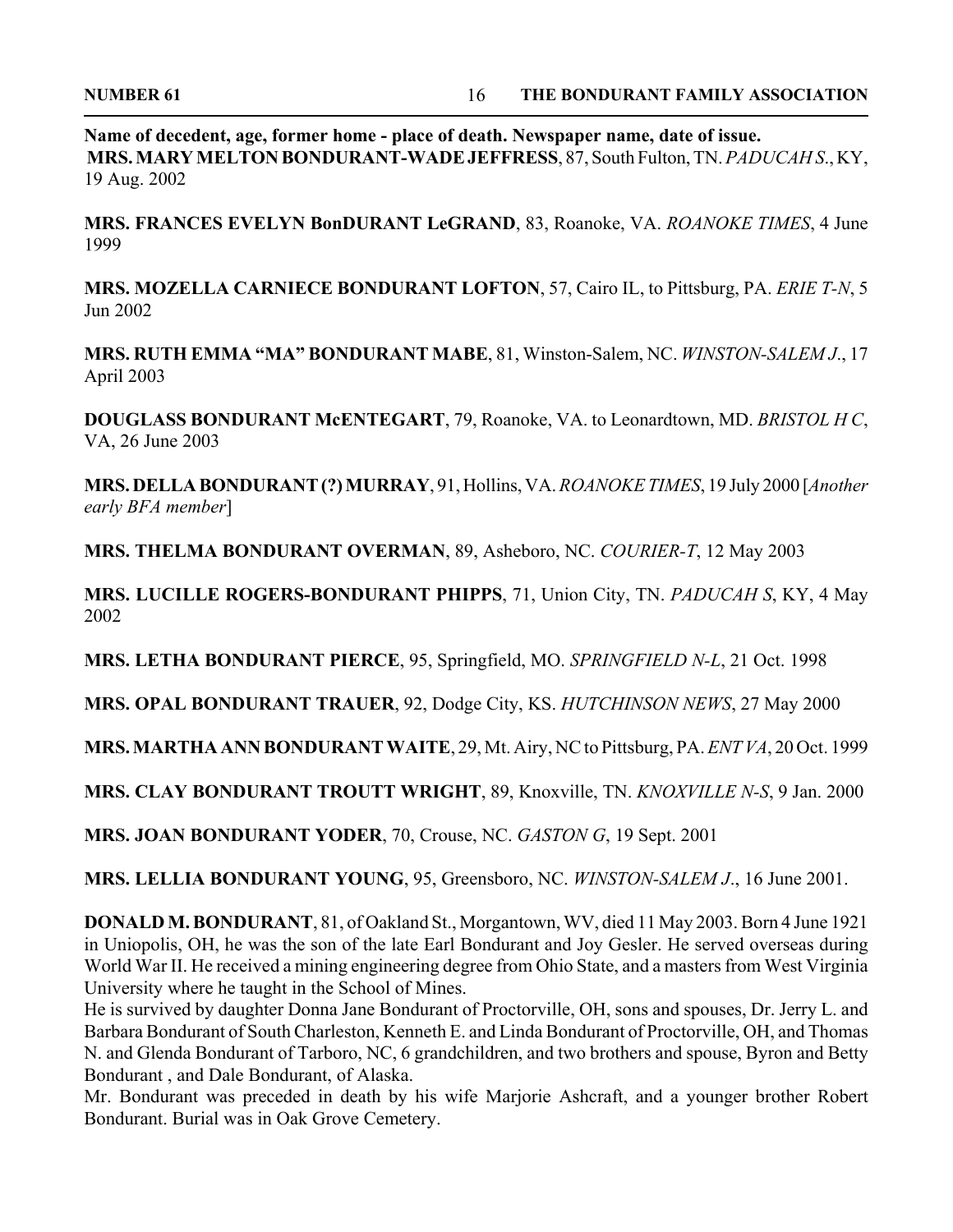From Ruby Talley Smith (*rubygem@aol.com*): Ruby identified Donald's ancestry as follows: Father, Earl S. Bondurant (1898-1928), gf Zachariah Taylor Bondurant (1844-1911), ggf William T. Bondurant (b. 1813), gggf Thomas Bondurant (1772-1839), Richard Bondurant, Sr., born 1740, John Bondurant, Sr., (abt. 1711-1774), and Jean Pierre (1677-1735).

#### **WILLIAM TYRA BONDURANT, Boone Co., KY Contributed by Mrs. Joan Pitstick, 4026 Sonora Ct., Columbia, MO 65201-9024, 573/443-5655**

My great great grandfather was William Tyra Bondurant of Boone Co., KY. As early as I can remember my mother and her brothers started a search for information pertaining to their ancestry. At the time some of the family members still survived. Information was sketchy but they proceeded as best they could.

My uncle John Taylor Bondurant made countless trips to Boone Co. searching what records were available, and especially looked for the family farm and burial place of his grandfather and grandmother William Tyra Bondurant and Nancy Caulk/Caulque. After the passing of my mother and her brothers I picked up as best I could, along with my brother Ephraim Stanley Stonerock, to solve the many questions that remained unanswered.

I need help in some areas, and request that anyone with even a clue or hint about what I am after please contact me through the mail. My e-mail works only part of the time.

The discoveries my brother and I have made are as follows:

William Tyra Bondurant was a farmer. His oldest son John T. Bondurant (my uncle's namesake) had joined the Army and gone to fight in the Civil War. This information came from a note written by Nancy Alice Bondurant Eubanks in the 1930s. I read this note so often and was clueless until one day it dawned on me that perhaps there was a record. I found that John had become ill and William T. made the trip to Camp Nelson, KY to care for John. William became ill and died 26 Dec. 1864, and John died following an attack of meningitis Jan. 1, 1865. He was 25 years old as we can best guess. I found them both buried in the Camp Nelson National Cemetery, Jessamine Co., KY.

Nancy Caul Bondurant filed for a "Mother's Pension" and on the paperwork she listed a son Lazarus Bondurant being at home, born 3 April 1856. No one was aware of this child.

Next came some old instructions found in the will of Thomas Bondurant, and his estate. That with notes found written by Jocelyn Rice (daughter of Drury and Elizabeth Bondurant) we decided to follow as best as possible a route to find the William T. Bondurant homeplace. Discoveries there revealed a family graveyard in which 9 stones were counted. Another trip is planned to search for stones which may have fallen. No names were visible on the old limestone markers due to age and weather. We can only guess that Nancy and Lazarus are buried there. Seven known stones remain. The property is very deteriorated. Only foundations remain for the old buildings. It is quite overgrown and a hike from the only access [road].

If Thomas Bondurant and Peggy Drury are buried there, this accounts for 4 graves.

I contacted Mary Bondurant Warren to clarify William's middle initial, and through our discussion she remembered a letter written in 1947 to her aunt from a William E. Bondurant.

This was a fabulous find for me. She sent a copy of it, and even though there are a few holes in the information I was given three names of children that my side of the family were unaware of. These children may account for 3 more graves at the homeplace bringing the total to 7 of 9. It is possible that Nancy Caulk's parents are buried there as well.

Has anyone information on these named individuals born between 1848-1853, or after 1853-1858: NOAH BONDURANT BENJAMIN BONDURANT

RICHARD BONDURANT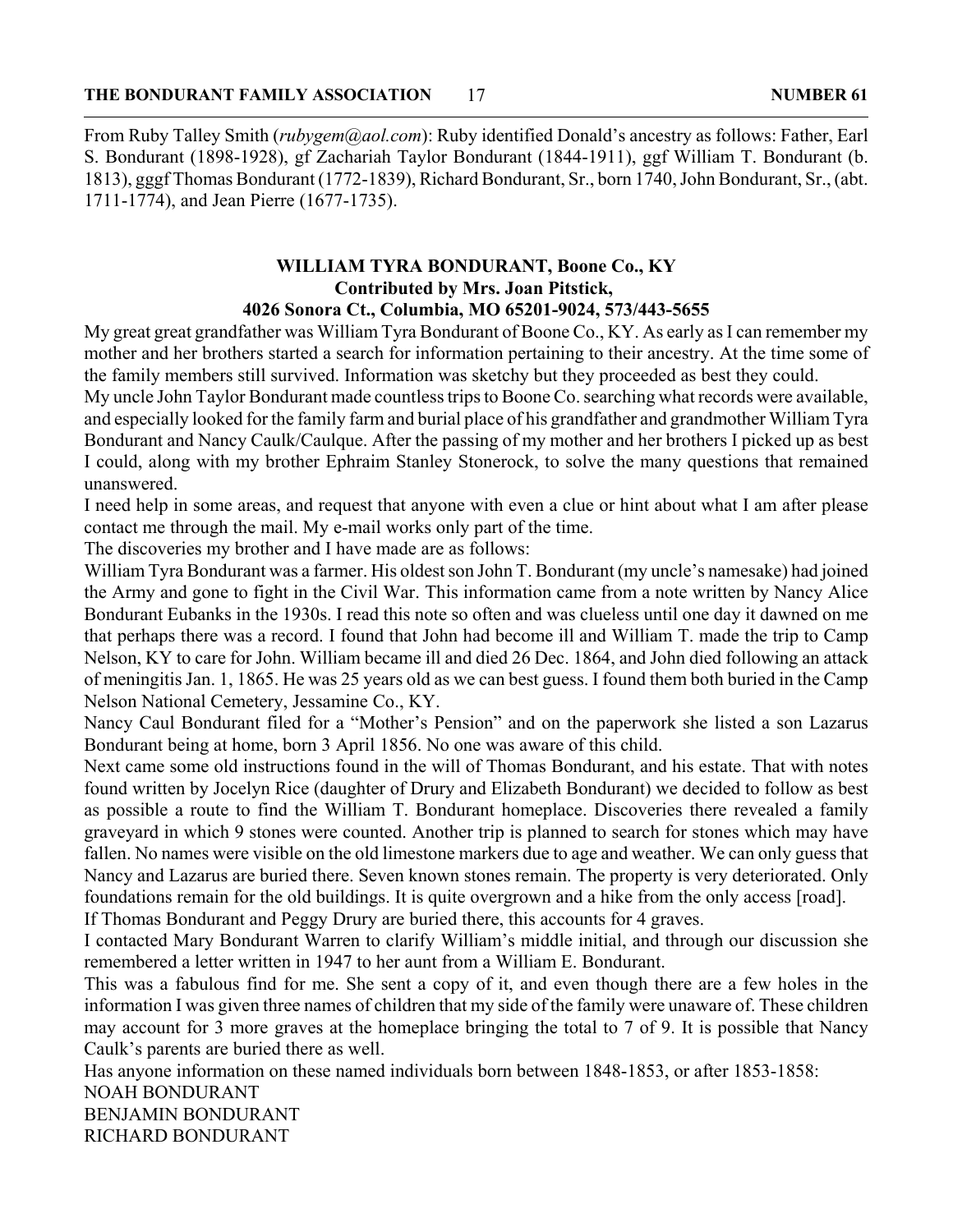#### LAZARUS BONDURANT.

Does anyone know where family cemetery records may be archived in KY? Did birth, death, or marriage records exist in Green Co., KY after 1800? When?

I am also seeking the maiden name of Nancy's mother. Her father was James Caulk, possibly from Ireland, who died in 1831 at Pittman Creek, Green Co., KY. Perhaps his death certificate will hold the information I am seeking. His wife's given name was Deborah.

**EDITOR'S NOTE**: The KY Historical Society, and the KY Archives are both in Frankfort, KY. Either may have the WPA county records survey manuscripts. In many counties the WPA workers were sent out to copy tombstone inscriptions. This would be a good start. From their websites you could ask the question about vital records, and the formation of Green Co. It was not one of the original counties formed from Kentucky County, VA.

Have you checked the 1830 census of Green Co., KY to see if a Caulk lived there when it was made. It would give you some information on the makeup of his family, though no names. If Deborah did not remarry, she may be shown as head of family in the 1840 census of Green Co.

There is no Thomas nor William Bondurant in the 1810 census of KY.

In 1820 there are two Thomas Bondurants, one in Boone Co. #6, and the other in Shelby Co. #67.

In 1830, no William, but two Thomas, one in Boone #244, the other in Shelby #252. There is no Bondurant living in Green Co., either. Might the county have been organized later?

There are no female Bondurant heads of families in 1840, and no any Thomas or William.

In 1850 W.T. #129 and W.T. #154, both in Boone, and a W. in Shelby Co. #285 were enumerated.

#129 appears to be the man you want. Here is his census return in Boone Co.:

W.T. Bondurant, 37, male, born VA, farmer, \$2000 real estate

Nancy Bondurant, 27, female, born KY

John T., Bondurant 11, male, born KY

Zach T. Bondurant, 6, male, born KY

Margaret Bondurant, 4, female, born KY

Epuminda Bondurant, 2, female, born KY.

I don't have a transcription of the 1860 KY census index for Bondurants, sorry.

#### **A SALLEE LINEAGE**

Ms. Sue Wilson (e-mail: *evasw56@earthlink.net*) sent this as her ancestry, and collateral connection to the Bondurant family.

Abraham Sallee and Olive Perault married 1699 in London, England, and came to VA. Their son Peter born 1705 at Manakin married Francoise Bondurant, daughter of Jean Pierre. This is the lineage Richard Sallee presented at an earlier BFA meeting.

Another son was "William Guillevane" Sallee, born July 1706 Henrico Co., VA, who married Elizabeth Givodan in 1727, Henrico Co. About 1741 W.G. married Madaline Chastain, location not known. William died 1790 in Buckingham Co., VA. Sue descended from the 2<sup>nd</sup> marriage.

Since Sue has no Bondurant bloodline, her descent will be omitted, but her information is saved in our Sallee file.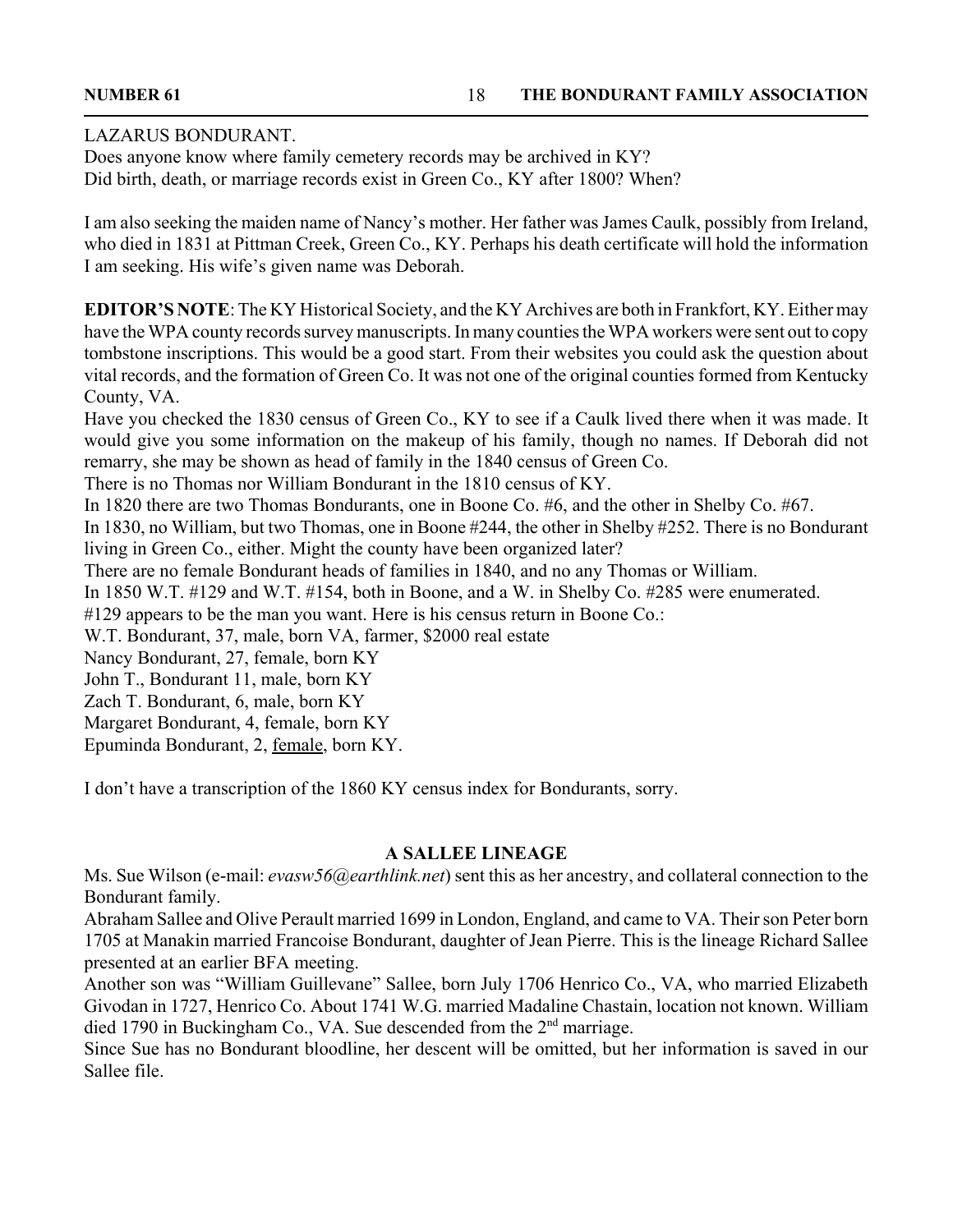#### **SARAH ANN BONDURANT**

Wyndell Taylor (e-mail: *gagenie@bellsouth.net*) shared 49 pages of lineages from this woman, who was the wife of Joshua Agee, according to Louis N. Agee's *THE AGEE REGISTER*, pp. 271-3.

"It has been written **without verification**, that he [Joshua] married SARAH ANN BONDURANT, dau. of Peter & Amy Bondurant." With this warning, Mr. Agee provided details on Joshua Agee's Revolutionary service, and the family movement from VA to GA in 1797.

Joshua was born 4 Jan. 1757 in Buckingham Co., VA, and died Dec. 1837 in Wilkes Co., GA. Joshua was a tithable in his father's house in 1773-4 in Buckingham Co. In 1779 Joshua bought 144 acres on Staunton River, Bedford Co., VA, and in 1786 was a taxpayer in Henry Co., VA.

A deposition in Joshua's pension application came from James Burdett, 11 May 1835, Wilkes Co., GA. James knew Joshua since 1790 when James lived with his family in Bedford Co., VA. The Burdetts moved to GA in 1784. In 1797 James Burdett carried a wagon load of cotton to Virginia "and on his return moved Joshua Agee and family to Wilkes Co. When passing through Cambridge, S.C., originally called 96, Agee went to see the grounds and described the campaign to Burdett." Agee had fought in a battle at 96 during the Revolution.

Joshua's pension was turned down, and in 1855, his three daughters, saying they were his only surviving children petitioned again, and were rejected.

Children of Joshua Agee and Sarah Ann (Bondurant?) were:

- 1. Mary Agee married Howard, and Downs
- 2. Clary Agee married Mr. Crim
- 3. Nancy Agee married George Washington Wynn
- 4. John Agee, had dau. Sarah Agee who married Kight, and had Dolly who married Corbett.
- 5. Zackery Agee, had son Oscar Mitchell Agee, father of Mrs. R.B. Zipperer, and Mrs. Pat Kelly.
- 6. William Washington Agee, born 27 Jan. 1835 [and probably not the son of Joshua and Sarah Ann, though attached by Mr. Agee]. W.W. married Mary Martha Hopkins born Oct. 1836 and had William Jefferson Agee, and James Madison Agee, born 8 July 1866, and two daughters who died in childhood.
- 7. James Madison Agee (1866-1922) married 1892 Ocie Anna Cameron (b. 1872) and lived in Clinch Co., GA. Their children were:
	- A. Marshall Gregory Agee (1893-1893)
	- B. Elsie Mitylene Agee, born 16 Feb. 1895, who furnished this lineage to Mr. Agee according to his note.
	- C. Willie Allie Ada Agee (1897-1901)
	- D. John Wesley Agee (1901-1969), Professor at Delmar College, Corpus Christi, TX. Two dau. including Jane who married actor James Brolin, and had son Joshua Brolin.
	- E. Elbert Franklin Agee (1902-1907)
	- F. Olin Presley Agee (1905-1905)
	- G. Martha Vera Agee, born 24 Dec. 1906
	- H. Rev. James Alexander Agee born 28 May 1909
	- I. Francis Homer Agee (1911-1962).